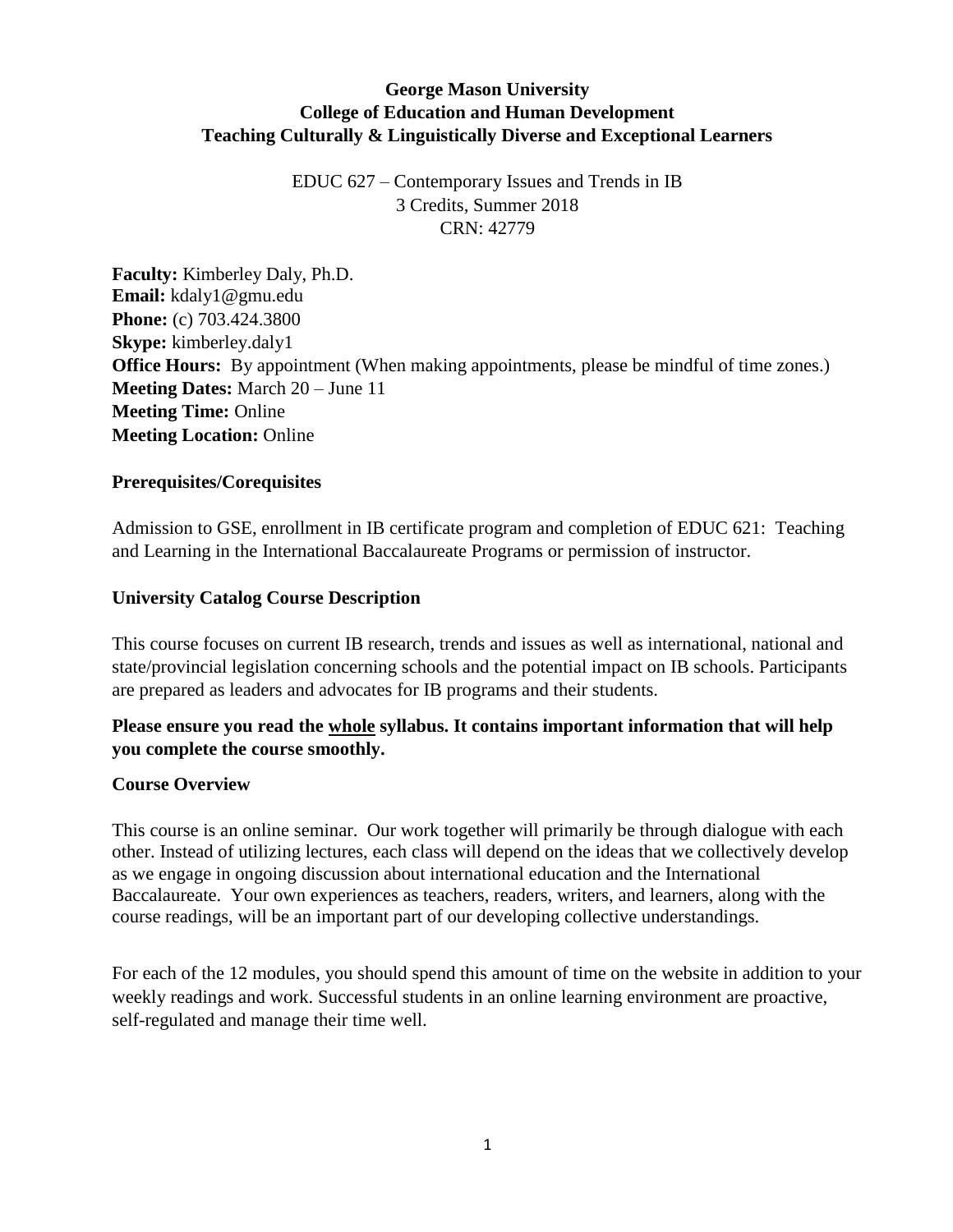# **Course Delivery Method**

This course will be delivered online (76% or more) using an asynchronous format via Blackboard Learning Management system (LMS) housed in the MyMason portal. You will log in to the Blackboard (Bb) course site using your Mason email name (everything before @masonlive.gmu.edu) and email password. The course site will be available on March 16, 2018 by 7 pm EST.

**Under no circumstances, may candidates/students participate in online class sessions (either by phone or Internet) while operating motor vehicles. Further, as expected in a face-to-face class meeting, such online participation requires undivided attention to course content and communication.**

## *Technical Requirements*

To participate in this course, students will need to satisfy the following technical requirements:

- High-speed Internet access with a standard up-to-date browser, either Internet Explorer or Mozilla Firefox is required (note: Opera and Safari are not compatible with Blackboard).
- Students must maintain consistent and reliable access to their GMU email and Blackboard, as these are the official methods of communication for this course.
- Students may be asked to create logins and passwords on supplemental websites and/or to download trial software to their computer or tablet as part of course requirements.
	- o The following software plug-ins for PCs and Macs, respectively, are available for free download:
	- o Adobe Acrobat Reader: <https://get.adobe.com/reader/>
	- o Windows Media Player: [https://support.microsoft.com/en-us/help/14209/get](https://support.microsoft.com/en-us/help/14209/get-windows-media-player)[windows-media-player](https://support.microsoft.com/en-us/help/14209/get-windows-media-player)
	- o Apple Quick Time Player: [www.apple.com/quicktime/download/](http://www.apple.com/quicktime/download/)

## *Expectations*

- Course Week: Because asynchronous courses do not have a "fixed" meeting day, our week will **start** on **Tuesdays** and **finish** on **Mondays**.
- Log-in Frequency:

Students must actively check the course Blackboard site and their GMU email for communications from the instructor, class discussions, and/or access to course materials at least **3** times per week.

• Participation:

Students are expected to actively engage in all course activities throughout the semester, which includes viewing all course materials, completing course activities and assignments, and participating in course discussions and group interactions.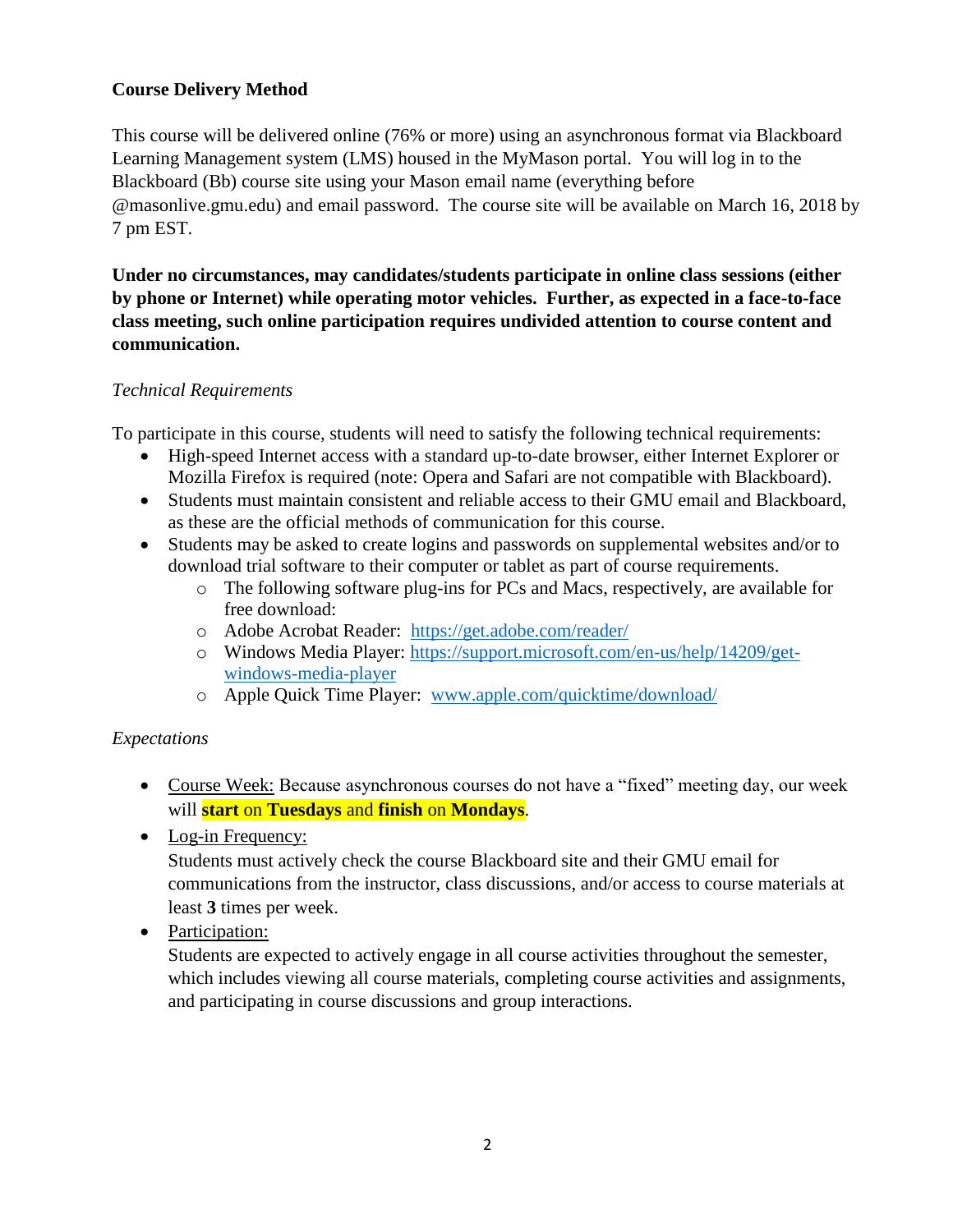# • Technical Competence:

Students are expected to demonstrate competence in the use of all course technology. Students who are struggling with technical components of the course are expected to seek assistance from the instructor and/or College or University technical services.

# • Technical Issues:

Students should anticipate some technical difficulties during the semester and should, therefore, budget their time accordingly. Late work will not be accepted based on individual technical issues.

• Workload:

Please be aware that this course is **not** self-paced. Students are expected to meet *specific deadlines* and *due dates* listed in the **Class Schedule** section of this syllabus. It is the student's responsibility to keep track of the weekly course schedule of topics, readings, activities and assignments due.

# • Instructor Support:

Students may schedule a one-on-one meeting to discuss course requirements, content or other course-related issues. Those unable to come to a Mason campus can meet with the instructor via telephone or web conference. Students should email the instructor to schedule a one-on-one session, including their preferred meeting method and suggested dates/times.

• Netiquette:

The course environment is a collaborative space. Experience shows that even an innocent remark typed in the online environment can be misconstrued. Students must always re-read their responses carefully before posting them, so as others do not consider them as personal offenses. *Be positive in your approach with others and diplomatic in selecting your words*. Remember that you are not competing with classmates but sharing information and learning from others. All faculty are similarly expected to be respectful in all communications.

## Accommodations:

Online learners who require effective accommodations to insure accessibility must be registered with George Mason University Disability Services.

## **Learner Outcomes or Objectives**

This course is designed to enable students to:

- a. Gain knowledge of historical, political and theoretical perspectives as well as major current trends and issues in international education and how they related to current IB education professional roles and programs.
- b. Examine the role of federal and state-provincial legislation and policy on education programs and services for children and their families.
- c. Examine the purpose of advocacy and the role of local, state-provincial, national and international organizations.
- d. Discuss the intersection of equity and excellence.
- e. Synthesize the implications of current trends and issues within the context of historical, political and theoretical perspectives in international education.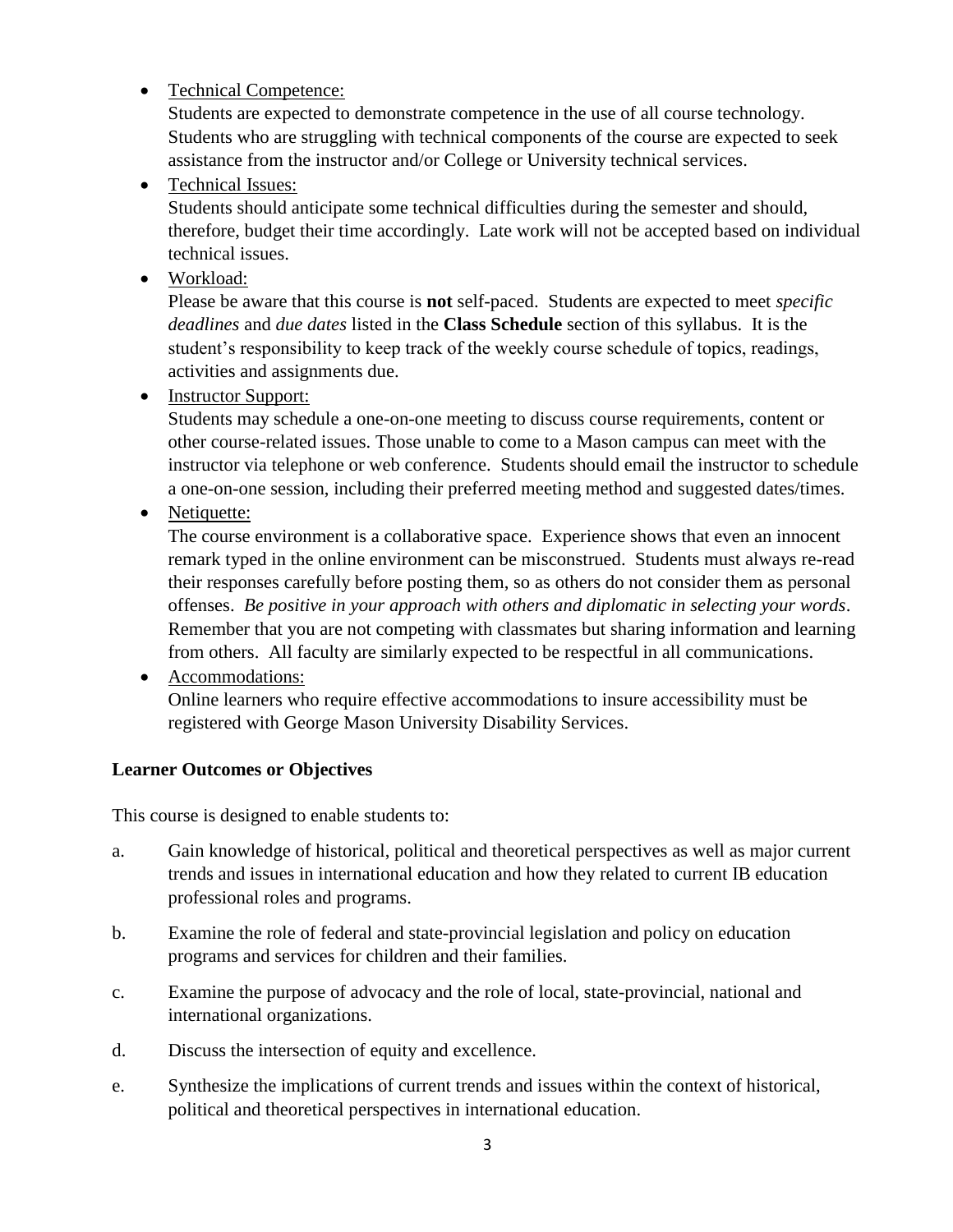f. Possess the knowledge and skills to communicate effectively on behalf of international education and IB programs.

### **Professional Standards:**

## **National Board of Professional Teaching Standards**

Proposition 1: Teachers are committed to students and their learning.

Proposition 2: Teachers know the subjects they teach and how to teach those subjects.

Proposition 3: Teachers are responsible for managing and monitoring student learning.

Proposition 4: Teachers think systematically about their practice and learn from experience.

Proposition 5: Teachers are members of learning communities

ASTL 6: Teachers attend to the needs of culturally, linguistically and cognitively diverse learners.

ASTL 7: Teachers are change agents, teacher leaders, and partners with colleagues and families.

# **IB Teacher Award Inquiry Strands, Level 1:**

### *Area of Inquiry 1: Curriculum Processes*

- a. What is international education and how does the IBO's mission and philosophy support it?
- a. What is the context in which your IB school exists? What political, social and legislative forces affect the delivery of the program?
- a. How are the aims of the IB program congruent with national philosophy in your context? How are they different?
- b. In what ways does your program support intercultural awareness and the development of cultural identity? International mindedness?
- b. In what ways does your program come into conflict with local norms, values and beliefs? How is that addressed?

## *Area of Inquiry 4: Professional Learning*

- n. What is reflective practice and how does it support program implementation and enhance practice?
- n. How does your setting promote a Community of Learners?
- n. What is the role of collaborative working practice in supporting program learning outcomes?
- o. In what ways to political, social and legislative matters affect building a community of

professional practice?

- o. In what ways is technology supporting your Community of Learners?
- p. How have you used technology to extend your learning community?
- p. How do we determine the effectiveness of our learning community?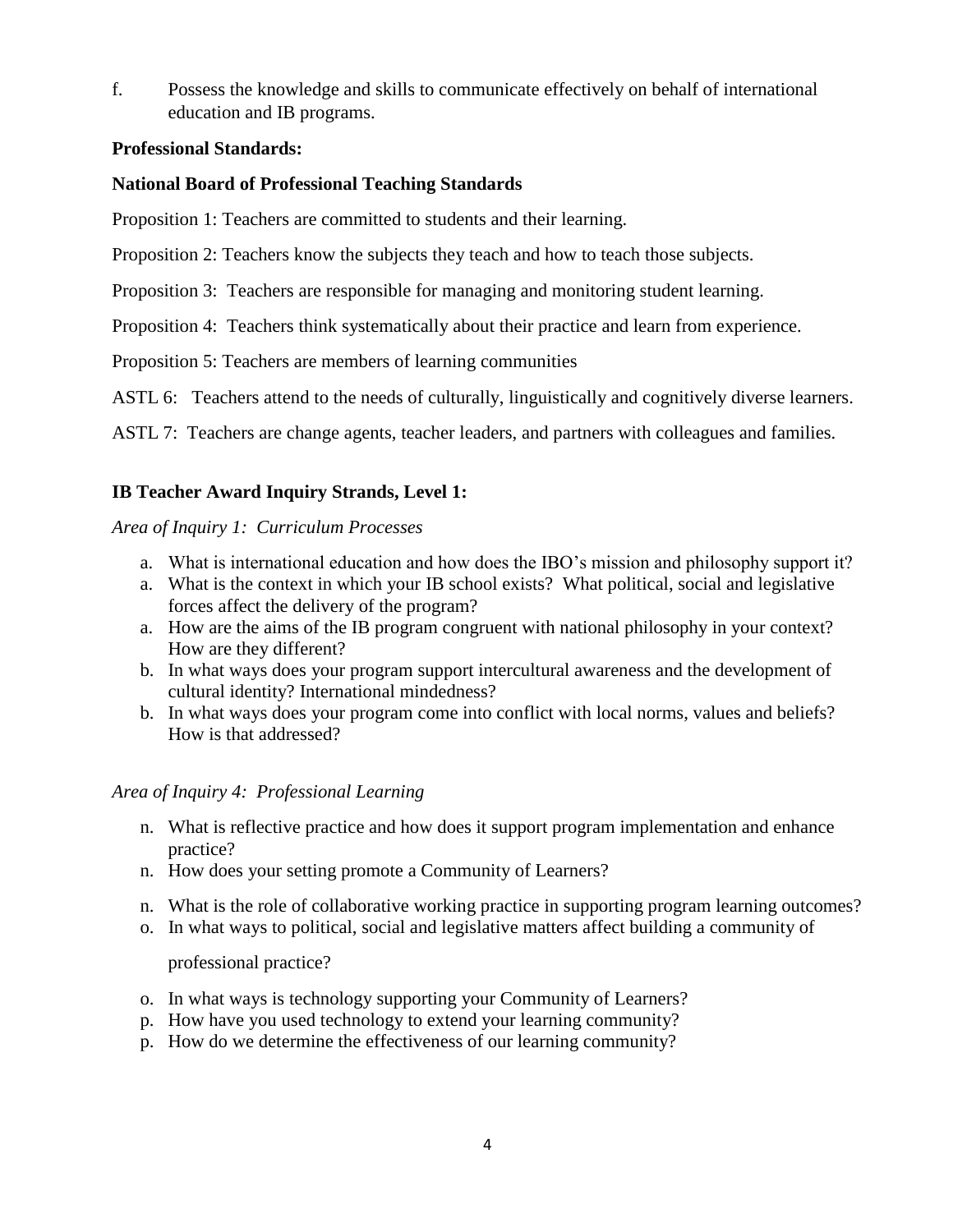## **Technology (ISTE):**

IV. Teachers use technology to enhance their productivity and professional practice.

| <b>Outcomes</b> | <b>NBPTS/ASTL</b> | IB                 | <b>Technology</b> |
|-----------------|-------------------|--------------------|-------------------|
| A               | 1,5,7             | 1a, 1b, 4n, 4o     |                   |
| в               | 1,5,7             | 1a, 1b, 4n, 4o     |                   |
|                 | 5,6,7             | 1a, 1b, 4o, 4p     |                   |
|                 | 1,6               | 1a, 1b             |                   |
| E               | 1,4               | $1a$ , $1b$        |                   |
|                 | 1,5,7             | 1a, 1b, 4n, 4o, 4p |                   |

### **Learning Objectives and Outcomes Table:**

## **REQUIRED TEXTS:**

Pearce, R., Ed. (2013). *International Education and Schools: Moving Beyond the First 40 Years*. London: Bloomsbury

Additional readings will be drawn from contemporary journals as well as published research on international education and International Baccalaureate and other programs. It is also suggested that students have access to an APA  $6<sup>th</sup>$  edition manual.

Technology Resources:

- All students are required to have access to a computer with Internet access and a current GMU email account.
- All students will be enrolled in the Program Resource Center (PRC) through the International Baccalaureate.

Relevant Websites:

- International Baccalaureate Organization, [http://www.ibo.org](http://www.ibo.org/)
- Practitioner Research as Staff Development, [http://www.aelweb.vcu.edu](http://www.aelweb.vcu.edu/)
- American Psychological Association, [http://www.apa.org](http://www.apa.org/)

## **Course Performance Evaluation**

Students are expected to submit all assignments on time in the manner outlined by the instructor (e.g., Blackboard, Tk20, hard copy).

## **TK20 PERFORMANCE-BASED ASSESSMENT SUBMISSION REQUIREMENT**

Every student registered for any Teaching Culturally, Linguistically Diverse & Exceptional Learners program course with a required performance-based assessment is required to submit this assessment and the Fieldwork Log of Hours and Evaluation Form to Tk20 through Blackboard (regardless of whether the student is taking the course as an elective, a one-time course or as part of an undergraduate minor). Evaluation of the performance-based assessment by the course instructor will also be completed in Tk20 through Blackboard. Failure to submit the assessment to Tk20 (through Blackboard) will result in the course instructor reporting the course grade as Incomplete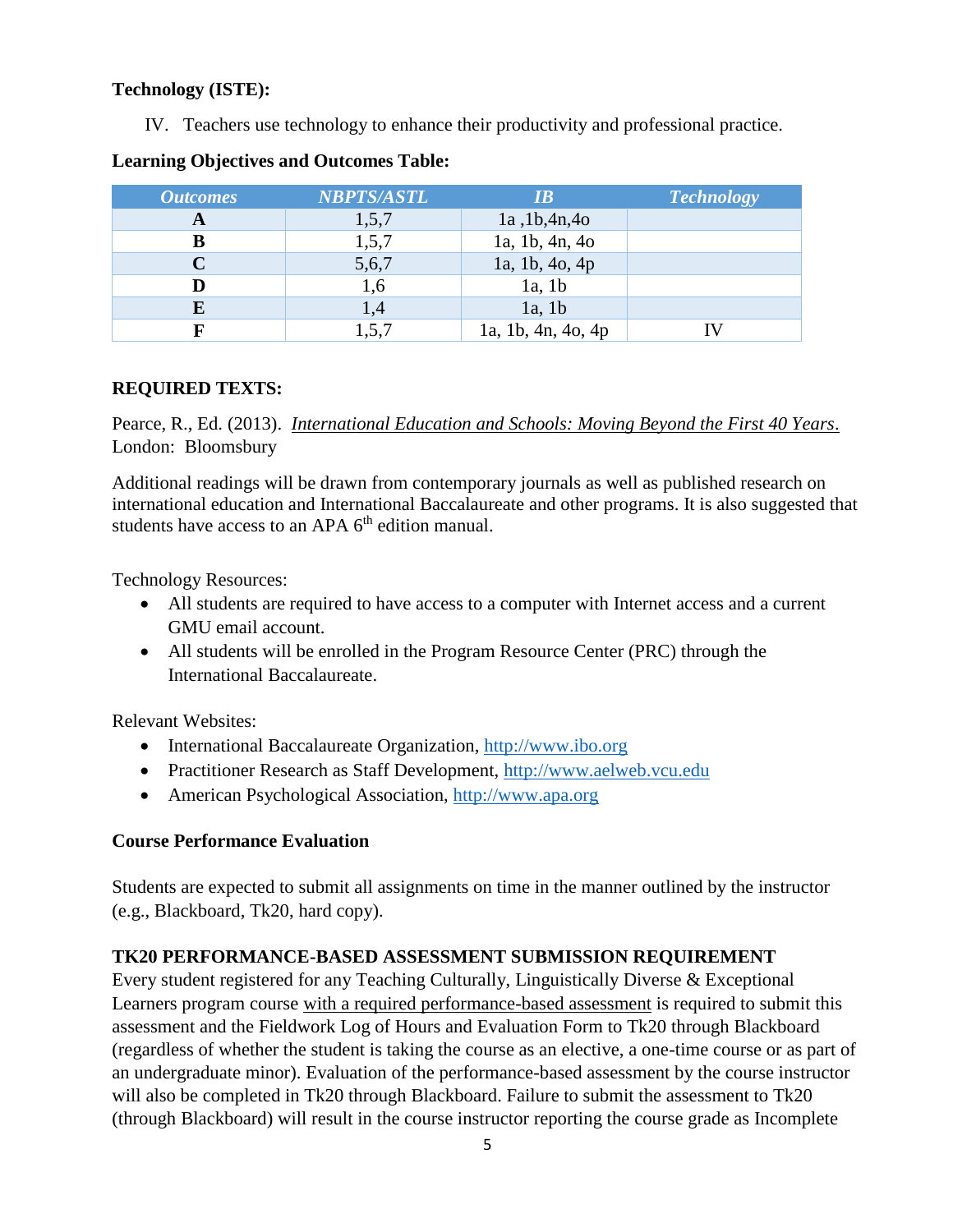(IN). Unless the IN grade is changed upon completion of the required Tk20 submission, the IN will convert to an F nine weeks into the following semester.

# **FIELDWORK REQUIREMENT**

## **There is no field experience requirement for EDUC 627.**

### **Assignments and/or Examinations**

| <b>Assignment Description</b>                |    | <b>Grade %</b> Outcomes Addressed |
|----------------------------------------------|----|-----------------------------------|
| <b>Discussion Board Responses</b>            | 10 | A, B, C, D                        |
| <b>Idea Paper</b>                            | 15 | A, B, C, D, E, F                  |
| <b>Policy Analysis</b>                       | 15 | A, B, C, D, E, F                  |
| <b>Peer Draft Review</b>                     | 10 | A, E, F                           |
| <b>Annotated Bibliography &amp; Abstract</b> | 15 | A, B, C, E                        |
| <b>PBA</b>                                   | 35 | A, B, C, D, E, F                  |

### **Grading**

At George Mason University course work is measured in terms of quantity and quality. A credit normally represents one hour per week of lecture or recitation or not fewer than two hours per week of laboratory work throughout a semester. The number of credits is a measure of quantity. The grade is a measure of quality. The university-wide system for grading graduate courses is as follows:

| <b>Grade</b>   | <b>GRADING</b> | <b>Grade Points</b> | <b>Interpretation</b>                   |
|----------------|----------------|---------------------|-----------------------------------------|
| $A+$           | $=100$         | 4.00                | Represents mastery of the subject       |
| A              | 94-99          | 4.00                | through effort beyond basic             |
| $A-$           | 90-93          | 3.67                | requirements                            |
| $B+$           | 85-89          | 3.33                | <b>Reflects an understanding of and</b> |
| B              | 80-84          | 3.00                | the ability to apply theories and       |
|                |                |                     | principles at a basic level             |
| $\mathbf{C}^*$ | 70-79          | 2.00                | Denotes an unacceptable level of        |
| $F*$           | $69$           | 0.00                | understanding and application of        |
|                |                |                     | the basic elements of the course        |

**Note: "C" is not satisfactory for a licensure course; "F" does not meet requirements of the Graduate School of Education**

**See the University Catalog for details:** <http://catalog.gmu.edu/policies/academic/grading/>

## **Honor Code & Integrity of Work**

**Integrity of Work:** TCLDEL students must adhere to the guidelines of the George Mason University Honor Code [\(https://catalog.gmu.edu/policies/honor-code-system/\)](https://catalog.gmu.edu/policies/honor-code-system/). The principle of academic integrity is taken very seriously, and violations are treated as such.

## *Violations of the Honor Code* include:

**1.** Copying a paper or part of a paper from another student (current or past);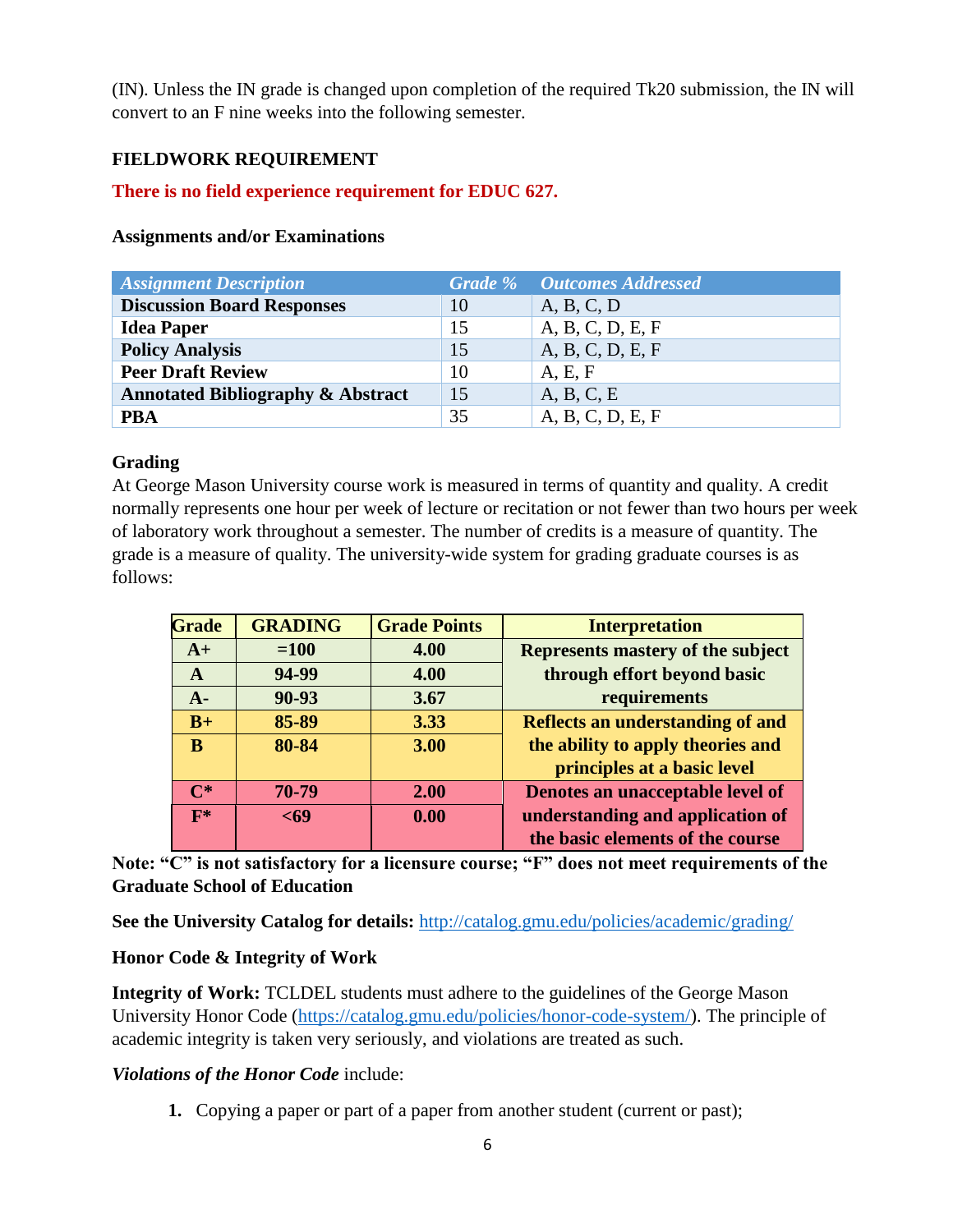- **2.** Reusing work that you have already submitted for another class (unless express permission has been granted by your current professor **before** you submit the work);
- **3.** Copying the words of an author from a textbook or any printed source (including the Internet) or closely paraphrasing without providing a citation to credit the author. For examples of what should be cited, please refer to: <https://owl.english.purdue.edu/owl/resource/589/02/>
- **4.** You may also not "reuse" fieldwork hours. Each placement must have 20 documented hours that are solely for each course that you are in; you may be at the same site, but the same hours may not be counted towards the same course.

# **Late Work Policy**

At the graduate level all work is expected to be of high quality and submitted on the dates due. *Work submitted late will be reduced one letter grade for every day of delay.*Because we live in uncertain times, if you have any extraordinary circumstances (think flood, earthquake, evacuation) that prevent you from submitting your work in a timely manner, it is your responsibility to contact the instructor as soon as possible after the circumstances occur and make arrangements to complete your work. *It is up to the discretion of the instructor to approve the late/makeup work.*

# **Course Withdrawal with Dean Approval**

For graduate and non-degree students, withdrawal after the last day for dropping a course requires approval by the student's academic dean, and is permitted only for nonacademic reasons that prevent course completion (Mason catalog). *Students must contact an academic advisor* in APTDIE to withdraw after the deadline. There is no guarantee that such withdraws will be permitted.

## **Online Participation/Attendance Policy**

Students are expected to participate in **all** online responses. Not participating in an online response module will be reflected with a zero for the week and as an absence. **Students with two or more absences will not receive credit for the course.**

## **Incomplete (IN)**

This grade may be given to students who are in good standing, but who may be unable to complete scheduled course work for a cause beyond reasonable control. The student must then complete all the requirements by the end of the ninth week of the next semester, not including summer term, and the instructor must turn in the final grade by the end of the 9th week. Unless an explicit written extension is filed with the Registrar's Office by the faculty deadline, the grade of IN is changed by the registrar to an F (Mason catalog). Faculty may grant an incomplete with a contract developed by the student with a reasonable time to complete the course at the discretion of the faculty member. The faculty member does not need to allow up to the following semester for the student to complete the course. A copy of the contract will be kept on file in the APTDIE office.

## **Netiquette:**

As we will be working together in an online environment, netiquette will be significantly important in terms of creating a community of thinkers and learners. Netiquette is a way of defining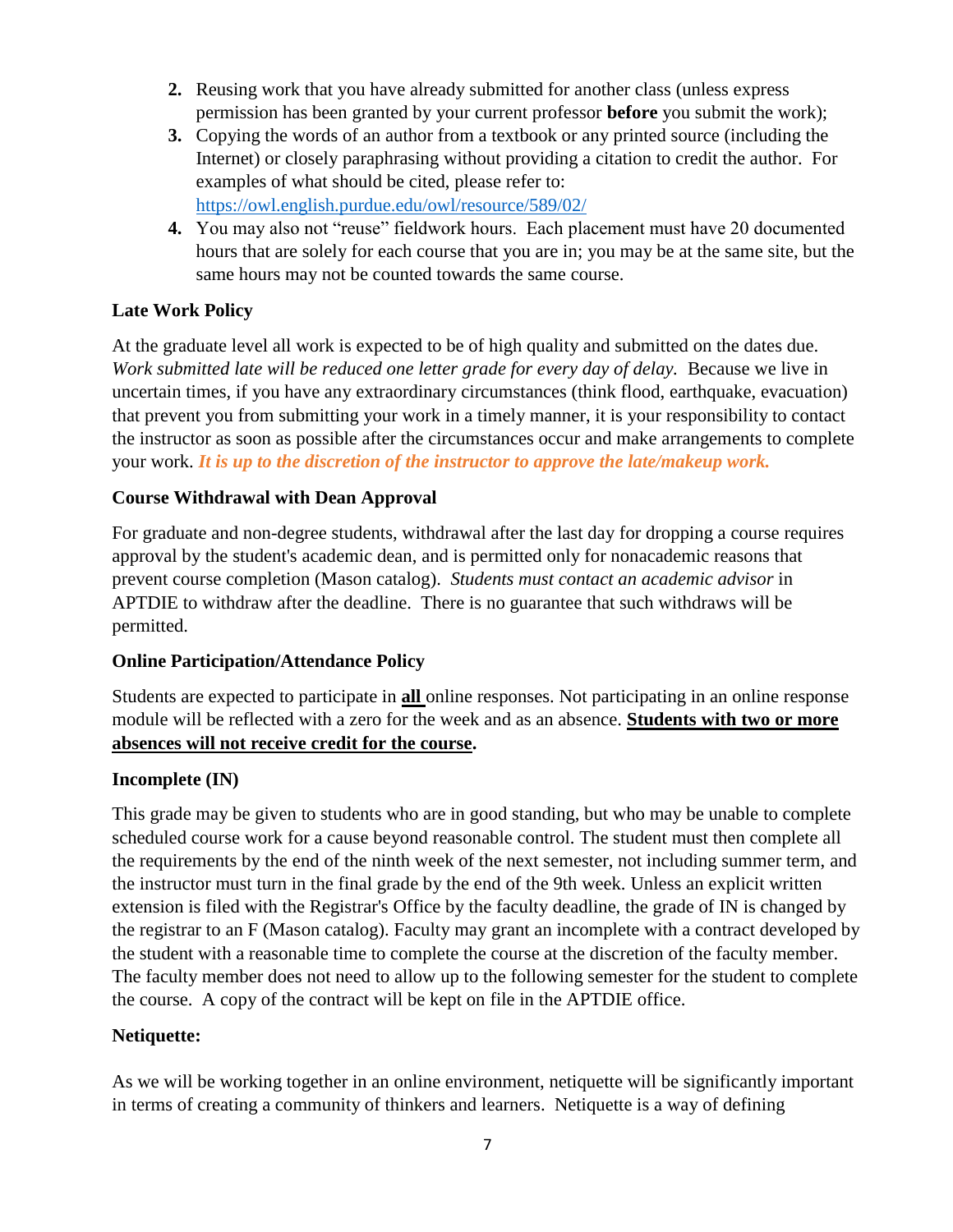professionalism through network communication; it is a way to foster a safe on-line learning environment. All opinions and experiences, no matter how different or controversial they may be perceived, must be respected in the tolerant spirit of academic discourse. You are encouraged to comment, question, or critique an idea but you are not to attack an individual. For our class, here are the netiquette guidelines for working and communicating online:

- Do not use offensive language.
- Never make fun of someone's ability to read or write.
- Keep an "open-mind" and be willing to express even your minority opinion.
- Think before you push the "Send" button.
- Do not hesitate to ask for feedback.
- When in doubt, always check with your instructor for clarification
- Popular emoticons such as  $\odot$  or / can be helpful to convey your tone but do not overdo or overuse them.

## **GMU Email and Web Policy:**

Mason uses electronic mail (**[www.gmu.edu/email](http://www.gmu.edu/email)**) to provide official information to students. Examples include notices from the library, notices about academic standing, financial aid information, class materials, assignments, questions, and instructor feedback. Students are responsible for the content of university communication sent to their Mason e-mail account and are required to activate that account and check it regularly (Mason catalog). All communication sent for this course will be sent to your Mason email account.

All communication sent for this course will be sent to your Mason email account. I will respond to emails as soon as I can, but always within 24 hours unless there is an out of office message up explaining a delay.

## **COURSE SCHEDULE**

| <b>Module 1</b> | International schools and the IB                                                         |
|-----------------|------------------------------------------------------------------------------------------|
| <b>Dates</b>    | March $20 - \text{March } 26$                                                            |
| <b>Readings</b> | Pearce Chapters 1 and 9                                                                  |
| Assignments due | 1. Post self-introduction (by 11:59 pm EST March 23)<br>2. Participate in discussion one |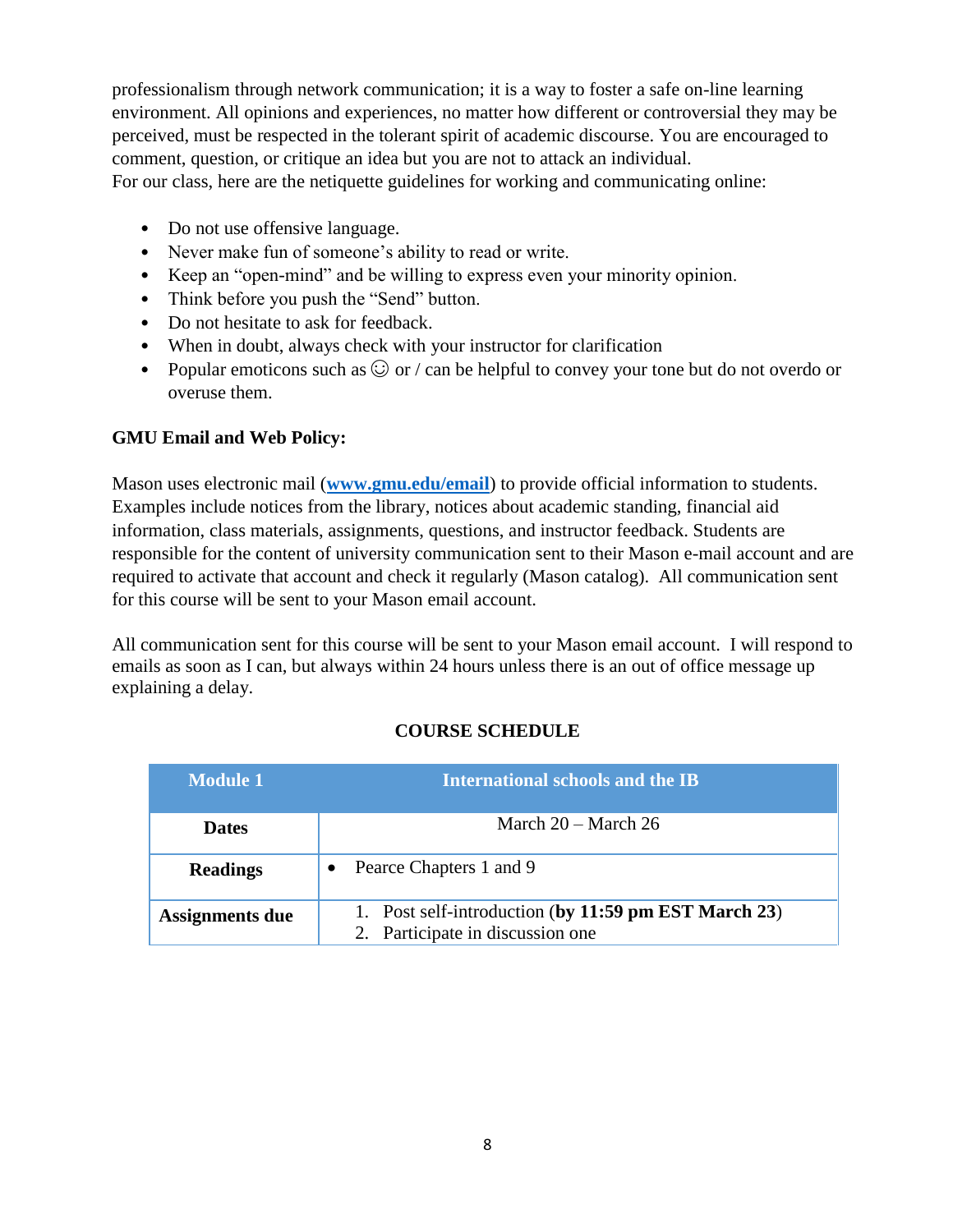| <b>Module 2</b> | <b>Curriculum and mission</b>                                                                                                                                                             |
|-----------------|-------------------------------------------------------------------------------------------------------------------------------------------------------------------------------------------|
| <b>Dates</b>    | March $27 -$ April 2                                                                                                                                                                      |
| <b>Readings</b> | Hayden & Thompson Chapter 3 (on Bb)<br>Is the International Baccalaureate Diploma Programme<br>٠<br>Effective at delivering the International Baccalaureate Mission<br>Statement? (on Bb) |
| Assignments due | Participate in discussion two                                                                                                                                                             |

| <b>Module 3</b>        | <b>National schools and the IB</b>                                                                                                                                                                                                                         |
|------------------------|------------------------------------------------------------------------------------------------------------------------------------------------------------------------------------------------------------------------------------------------------------|
| <b>Dates</b>           | April $3 -$ April 9                                                                                                                                                                                                                                        |
| <b>Readings</b>        | From International Schools to Inner-City Schools: The First<br>$\bullet$<br>Principles of the International Baccalaureate Diploma Program<br>(on Bb)<br>The Denationalization of Education and the Expansion of the<br>International Baccalaureate (on Bb) |
| <b>Assignments due</b> | Participate in discussion three<br>Idea Paper due by 11:59 pm EST on April 9<br>2.                                                                                                                                                                         |

| <b>Module 4</b>        | <b>Language policies</b>                                                                                                                                                                                                                                      |  |
|------------------------|---------------------------------------------------------------------------------------------------------------------------------------------------------------------------------------------------------------------------------------------------------------|--|
| <b>Dates</b>           | April $10 -$ April 16                                                                                                                                                                                                                                         |  |
| <b>Readings</b>        | Pearce Chapter 5<br>Acquiring Languages (on Bb)<br>Investigating Language Policies in IB World Schools (on Bb -<br>read Introduction, Literature Review, and Research<br>Methodology <i>plus</i> select three case studies from three different<br>countries) |  |
| <b>Assignments due</b> | Participate in discussion four                                                                                                                                                                                                                                |  |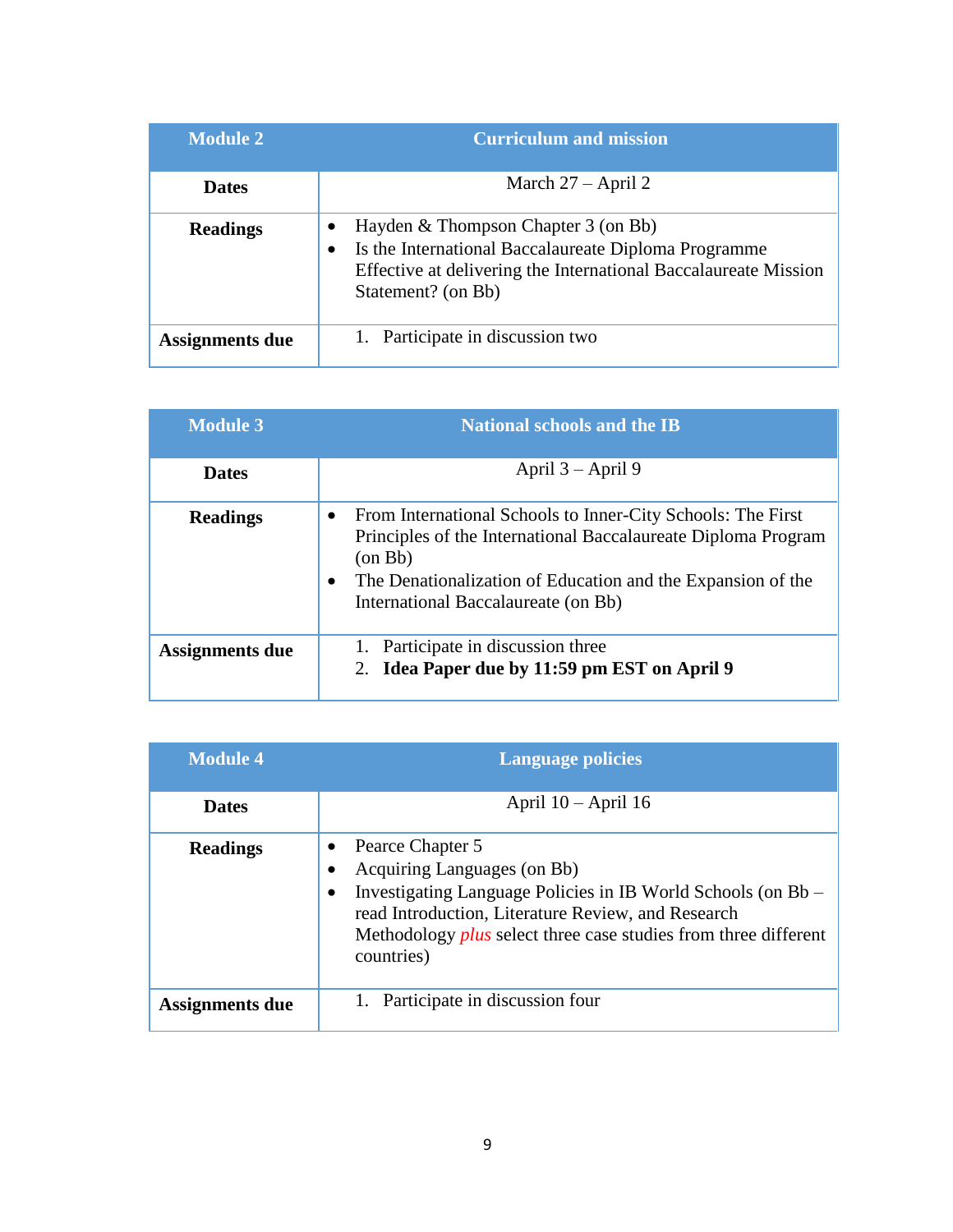| <b>Module 5</b>        | <b>Student diversity</b>                                                                                                                                          |
|------------------------|-------------------------------------------------------------------------------------------------------------------------------------------------------------------|
| <b>Dates</b>           | April $17 -$ April 23                                                                                                                                             |
| <b>Readings</b>        | Pearce Chapter 4<br>Expanding Opportunities for High Academic Achievement: An<br>International Baccalaureate Diploma Programme in an Urban<br>High School (on Bb) |
| <b>Assignments due</b> | Participate in discussion five<br>2. Policy Paper due by 11:59 pm EST on April 23                                                                                 |

| <b>Module 6</b> | <b>International education and international mindedness</b>                                                                                                                                                                                          |
|-----------------|------------------------------------------------------------------------------------------------------------------------------------------------------------------------------------------------------------------------------------------------------|
| <b>Dates</b>    | April $24 -$ April 30                                                                                                                                                                                                                                |
| <b>Readings</b> | Pearce Chapter 7<br>٠<br>International Mindedness: Moving from the Abstract to<br>$\bullet$<br>Implementation (on Bb)<br>International Mindedness of Native Students as a Function of<br>$\bullet$<br>the Type of School Attended and Gender (on Bb) |
| Assignments due | Participate in discussion six                                                                                                                                                                                                                        |

| <b>Module 7</b> | <b>Academic honesty</b>                                                                                  |
|-----------------|----------------------------------------------------------------------------------------------------------|
| <b>Dates</b>    | May $1 -$ May 7                                                                                          |
| <b>Readings</b> | Academic Honesty in the IB Educational Context (on Bb)<br>Academic Honesty (on Bb)<br>٠                  |
| Assignments due | 1. Participate in discussion seven<br>2. Annotated bibliography and abstract due by 11:59 pm<br>on May 7 |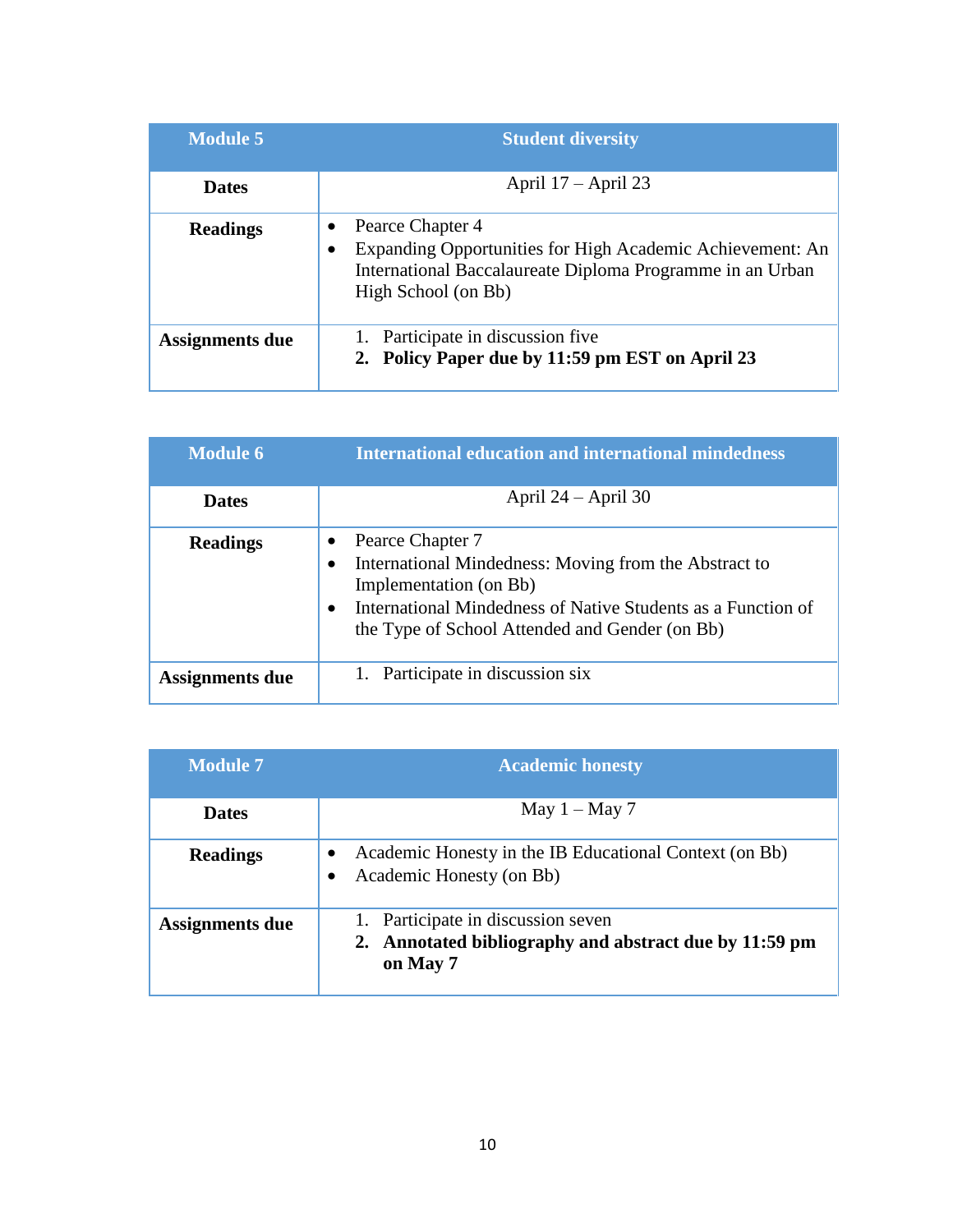| <b>Module 8</b>        | <b>University readiness and performance</b>                                                                                                                                                                                          |
|------------------------|--------------------------------------------------------------------------------------------------------------------------------------------------------------------------------------------------------------------------------------|
| <b>Dates</b>           | May $8 -$ May 14                                                                                                                                                                                                                     |
| <b>Readings</b>        | International Baccalaureate Diploma Programme: Examining<br>$\bullet$<br>College Readiness (on Bb)<br>Diploma Programme Students' Enrollment and Outcomes at<br>$\bullet$<br>US Postsecondary Institutions 2008-2014 (peruse, on Bb) |
| <b>Assignments due</b> | Participate in discussion eight<br>2. Email journal manuscript draft to peer(s) by $11:59$ pm<br><b>EST</b> on May 14                                                                                                                |

| <b>Module 9</b> | <b>Writing week</b>                                                                                                                                            |
|-----------------|----------------------------------------------------------------------------------------------------------------------------------------------------------------|
| <b>Dates</b>    | May $15 -$ May 21                                                                                                                                              |
| <b>Readings</b> | No readings this week                                                                                                                                          |
| Assignments due | 1. Work on drafts and peer editing of journal manuscript.<br>2. If you have questions about your PBA, please schedule a<br>conference with Dr. Daly this week. |

| <b>Module 10</b>       | <b>Writing and conference week</b>                                            |  |  |  |
|------------------------|-------------------------------------------------------------------------------|--|--|--|
| <b>Dates</b>           | May $22 -$ May 28                                                             |  |  |  |
| <b>Readings</b>        | No readings this week                                                         |  |  |  |
| <b>Assignments due</b> | Turn Peer Draft Review into Bb no later than 11:59 pm<br><b>EST</b> on May 28 |  |  |  |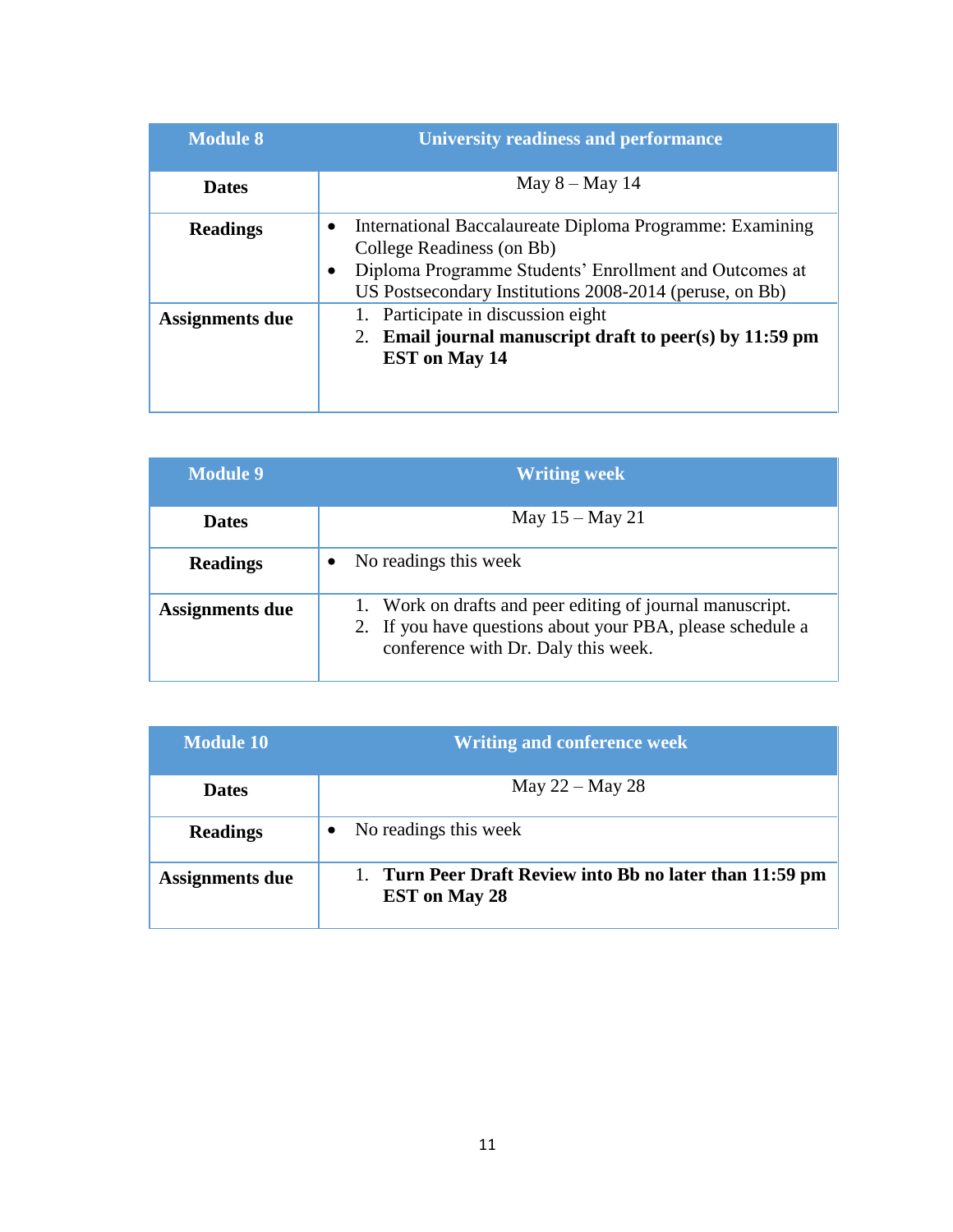| <b>Module 11</b>       | <b>Looking at the IB Learner Profile</b>                                                                                                                  |
|------------------------|-----------------------------------------------------------------------------------------------------------------------------------------------------------|
| <b>Dates</b>           | May $29$ – June 4                                                                                                                                         |
| <b>Readings</b>        | IB Learner Profile: A Comparative Study of Implementation,<br>$\bullet$<br>Adaptation, and Outcomes in India, Australia, and Hong Kong<br>(peruse, on Bb) |
| <b>Assignments due</b> | Complete discussion 11                                                                                                                                    |

| <b>Module 12</b> | <b>Wrapping up</b>                                                                                                                                                                            |  |  |  |
|------------------|-----------------------------------------------------------------------------------------------------------------------------------------------------------------------------------------------|--|--|--|
| <b>Dates</b>     | June $5 -$ June 11                                                                                                                                                                            |  |  |  |
| <b>Readings</b>  | No readings this week                                                                                                                                                                         |  |  |  |
| Assignments due  | 1. Journal manuscript due by 11:59 pm EST June 11<br>2. Complete Mason evaluation as requested<br>3. Complete EDUC 627 post-assessment (in Bb) by June<br>11<br><b>Complete discussion 12</b> |  |  |  |

### **Explanations of Assignments**

## **Discussion Board/Wiki – 10% of Grade**

As this course will be very small, Discussion Board will be treated more as a Wiki, where you will be required to respond to all questions posed by me with a considered and complete response. Please use these responses to work out APA issues as well as to test ideas and to consider various trends and problems in IB. Each response should be at least three paragraphs and should include correct APA citations. At the end of each module, you will receive a score based on your response. Below is the rubric that will be used to provide your scores.

| <b>Weekly Response Rubric</b> |                       |                         |                        |  |  |
|-------------------------------|-----------------------|-------------------------|------------------------|--|--|
| Criteria                      | Excellent             | Average                 | Needs Improvement (1)  |  |  |
|                               | $(3$ points)          | $(2 \text{ points})$    | point)                 |  |  |
| <b>Content quality:</b>       | It is very clear that | The readings appear to  | It is not evident that |  |  |
| Responsive to                 | readings were         | be generally            | readings were          |  |  |
| discussion and                | understood and        | understood and there is | understood and/or not  |  |  |
| demonstration of              | incorporated well     | some incorporation      | incorporated into      |  |  |
| knowledge and                 | into responses.       | into responses.         | discussion.            |  |  |
| understanding                 |                       |                         |                        |  |  |
| gained from                   |                       |                         |                        |  |  |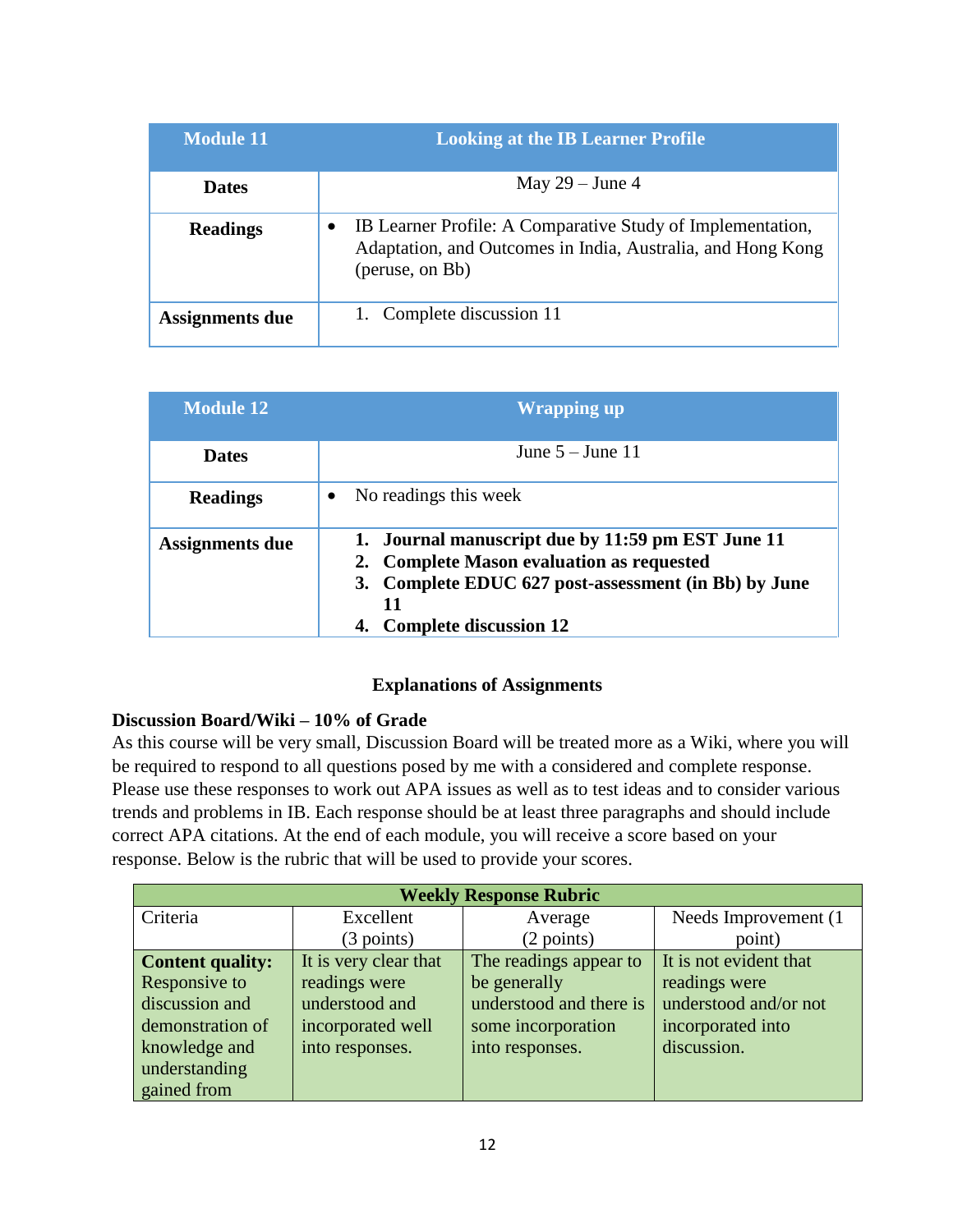| assigned<br>reading(s)                     |                                                                                                                                                                                       |                                                                                                                                                     |                         |                                                                                              |
|--------------------------------------------|---------------------------------------------------------------------------------------------------------------------------------------------------------------------------------------|-----------------------------------------------------------------------------------------------------------------------------------------------------|-------------------------|----------------------------------------------------------------------------------------------|
| <b>Writing/Response</b><br><b>Quality:</b> | Writing is<br>professionally                                                                                                                                                          | Writing is generally<br>clear. There are some                                                                                                       |                         | Writing is unclear and<br>full of errors. There are                                          |
|                                            | crafted. Sources are<br>correctly cited using<br>APA.                                                                                                                                 | errors with APA.                                                                                                                                    |                         | many or repeated APA<br>errors.                                                              |
| <b>Context/Going</b><br><b>Further:</b>    | Students has taken<br>the readings further<br>and pushed thinking<br>to other topics<br>related to IB,<br>teaching, or<br>international<br>education in a<br>comprehensive<br>manner. | Student has taken the<br>readings further and<br>connected them<br>basically to IB, current<br>teaching practice, or<br>international<br>education. |                         | Student makes a vague<br>or no connection to IB,<br>teaching, or international<br>education. |
|                                            | Met $(1 point)$                                                                                                                                                                       |                                                                                                                                                     | Not Met (0 points)      |                                                                                              |
| <b>Timeliness:</b>                         | Post $(s)$ is/are completed on time.                                                                                                                                                  |                                                                                                                                                     | Post $(s)$ is/are late. |                                                                                              |

## **Idea Paper**

This paper is to be to be a space for the student to propose a topic for the final journal manuscript. It should be no more than three pages in length (in APA format) and should discuss the topic, the reasoning for the pursuit of the topic, the application to the student's educational role, and the proposed thesis/direction. It is expected that the student has done a small amount of preliminary research before writing the proposal and reference are provided. Feedback will be provided from the idea paper and topics will be approved or modifications might be suggested. Conferences can be set up to discuss possible topics.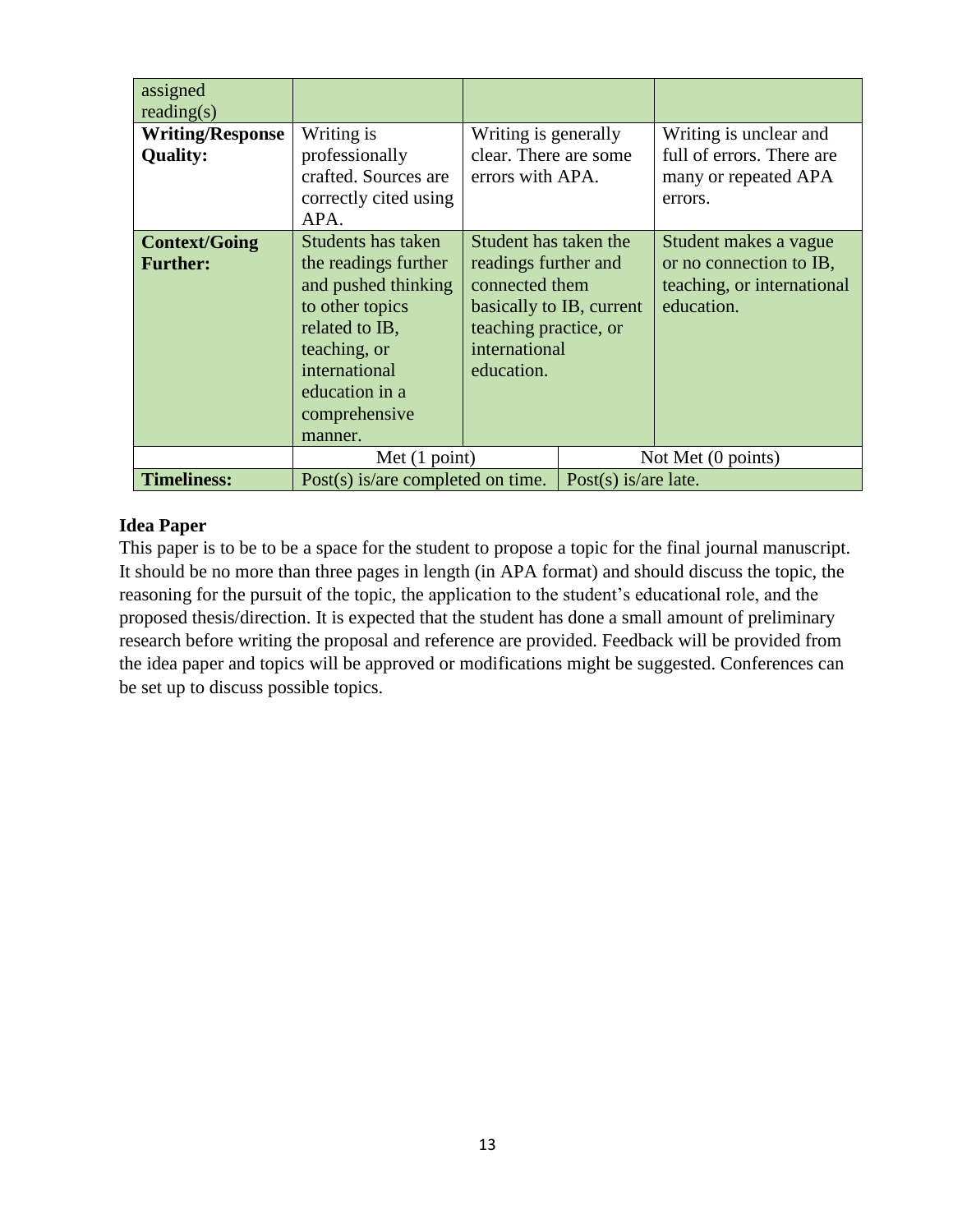| Idea Paper (15% of grade) – Due April 9 |                                                                                                                          |                                                                                  |                                                                                  |                                                                              |
|-----------------------------------------|--------------------------------------------------------------------------------------------------------------------------|----------------------------------------------------------------------------------|----------------------------------------------------------------------------------|------------------------------------------------------------------------------|
|                                         | <b>Exemplary</b>                                                                                                         | <b>Proficient</b>                                                                | <b>Partially</b><br>proficient                                                   | Not proficient                                                               |
| Criteria:                               | 4                                                                                                                        | $\overline{\mathbf{3}}$                                                          | $\overline{2}$                                                                   | $\mathbf{1}$                                                                 |
| <b>Topic Idea</b>                       | The project<br>clearly,<br>comprehensively<br>and innovatively<br>addresses the<br>current trend or<br>issue identified. | The project<br>clearly addresses<br>the current trend<br>or issue<br>identified. | The project<br>somewhat<br>addresses the<br>current trend or<br>issue identified | The project does not<br>address the current<br>trend or issue<br>identified. |
| <b>IB Context</b>                       | Plan shows<br>sophisticated<br>understanding of<br>the IB context.                                                       | Plan shows some<br>understanding of<br>the IB context.                           | Plan shows<br>limited<br>understanding of<br>the IB context.                     | Plan shows little<br>understanding of the<br>IB context.                     |
| Organization                            | Work is very<br>clearly organized<br>and very well-<br>written with no<br>significant errors.                            | Work is<br>organized and<br>generally well-<br>written.                          | Organization and<br>errors detract<br>from overall<br>quality.                   | Work is disorganized<br>and poorly written.                                  |
| <b>References</b>                       | A range of<br>academic<br>references is used<br>to very good<br>effect.                                                  | Some academic<br>references are<br>included.                                     | Some academic<br>references are<br>included.                                     | Academic references<br>are missing or<br>incomplete.                         |

## **Policy Analysis**

Students will select a policy at district, regional, or national level and analyze its impact on IB programmes, professional roles, and student learning. This assignment will be done individually and is meant for students to critically assess how policy impacts programs, students, teachers, and/or organizations. Students are encouraged to seek out sources from various parts of the world and publications if relevant. The paper should be three to five pages in APA format.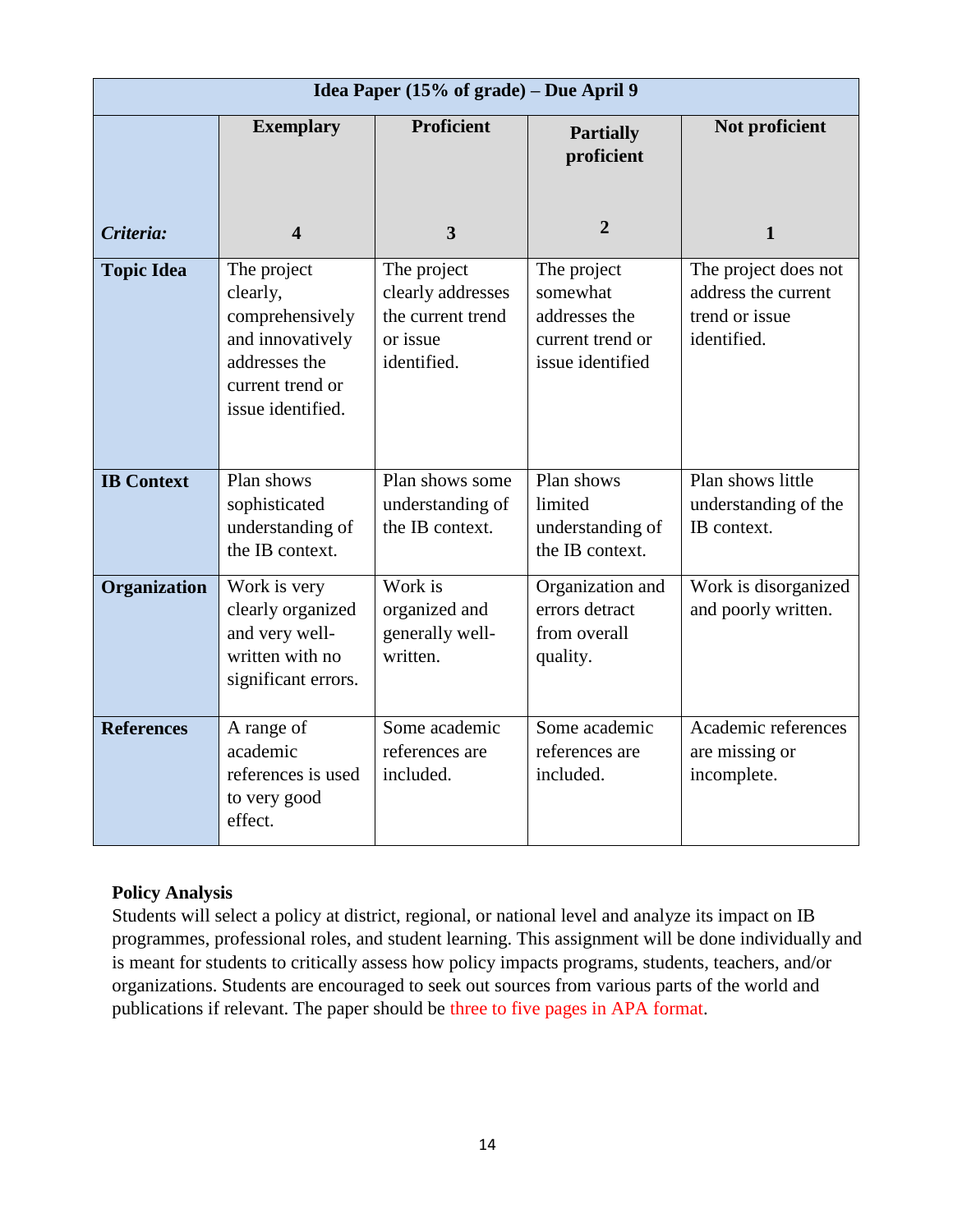|                    |                                                                                                                                                                                                              | Policy Analysis (15% of grade) – Due April 23                                                                                                                                                             |                                                                                                                                                                                                                   |                                                                                                                                                                                                    |
|--------------------|--------------------------------------------------------------------------------------------------------------------------------------------------------------------------------------------------------------|-----------------------------------------------------------------------------------------------------------------------------------------------------------------------------------------------------------|-------------------------------------------------------------------------------------------------------------------------------------------------------------------------------------------------------------------|----------------------------------------------------------------------------------------------------------------------------------------------------------------------------------------------------|
|                    | <b>Exemplary</b>                                                                                                                                                                                             | <b>Proficient</b>                                                                                                                                                                                         | <b>Partially</b><br>proficient                                                                                                                                                                                    | Not proficient                                                                                                                                                                                     |
| Criteria:          | $\overline{\mathbf{4}}$                                                                                                                                                                                      | $\mathbf{3}$                                                                                                                                                                                              | 2                                                                                                                                                                                                                 | 1                                                                                                                                                                                                  |
| <b>Description</b> | Provides very<br>clear, concise<br>overview of<br>selected policy.                                                                                                                                           | Provides clear<br>overview of<br>selected policy.                                                                                                                                                         | Provides basic<br>overview of<br>selected policy.                                                                                                                                                                 | Overview of selected<br>policy is minimal or<br>missing.                                                                                                                                           |
| <b>Analysis</b>    | Provides extensive,<br>detailed analysis of<br>impact on IB<br>programmes,<br>professional roles<br>and student<br>learning.<br>Shows in-depth<br>understanding of<br>both the policy and<br>the IB context. | Provides analysis,<br>in some detail, of<br>impact on IB<br>programmes,<br>professional roles<br>and student<br>learning.<br>Shows sound<br>understanding of<br>both the policy<br>and the IB<br>context. | Provides unclear<br>or incomplete<br>analysis of impact<br>on IB<br>programmes,<br>professional roles<br>and student<br>learning.<br>Shows basic<br>understanding of<br>both the policy<br>and the IB<br>context. | Provides<br>insubstantial analysis<br>of impact on IB<br>programmes,<br>professional roles<br>and student learning.<br>Shows little<br>understanding of<br>either the policy or<br>the IB context. |
| <b>Connections</b> | Is perceptive in<br>identifying<br>implications for<br>own school and<br>classroom, making<br>several specific<br>connections<br>between policy and<br>practice.                                             | Identifies<br>implications for<br>own school and<br>classroom,<br>making some<br>specific<br>connections<br>between policy<br>and practice.                                                               | Identifies some<br>implications for<br>own school and<br>classroom,<br>although<br>connections<br>between policy<br>and practice are<br>superficial.                                                              | Makes no substantial<br>connections between<br>policy and practice                                                                                                                                 |
| <b>Reflection</b>  | Provides extensive,<br>thoughtful<br>reflection on own<br>reaction to policy<br>and identifies and<br>examines potential<br>biases.                                                                          | Provides<br>thoughtful<br>reflection on own<br>reaction to policy<br>and identifies<br>potential biases.                                                                                                  | Provides some<br>reflection on own<br>reaction to policy<br>but does not<br>identify potential<br>biases.                                                                                                         | Provides no critical<br>reflection.                                                                                                                                                                |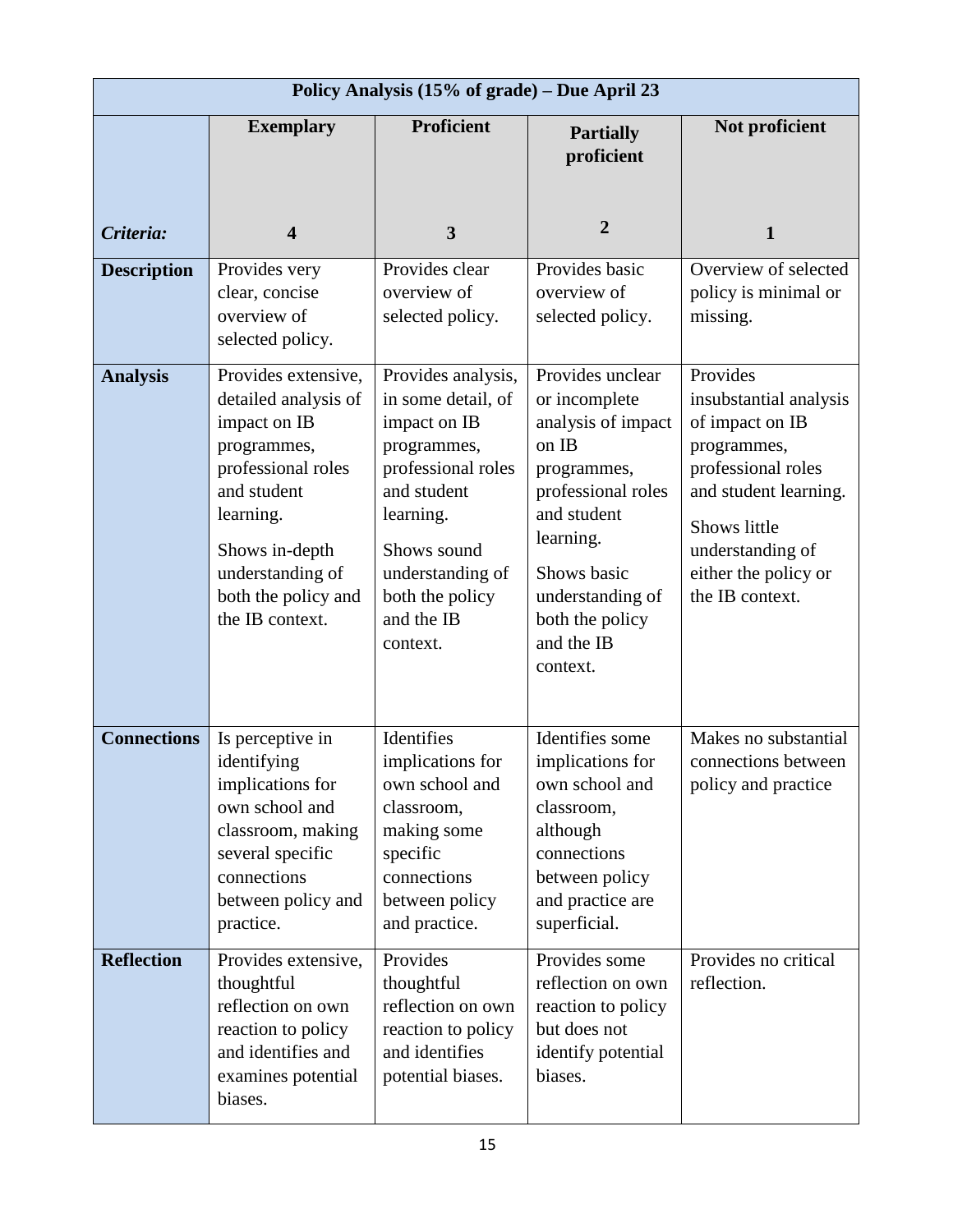| <b>Overall</b> | Very clearly<br>organized and very<br>well-written with<br>no significant<br>errors.<br>A range of<br>academic<br>references used<br>effectively to<br>support analysis. | Clearly organized<br>and well-written<br>with few errors.<br>Academic<br>references used<br>effectively to<br>support analysis. | Organization and<br>errors detract<br>from overall<br>quality of writing.<br>Some academic<br>references are<br>included. | Disorganized and<br>poorly written.<br>Academic references<br>are missing or<br>incomplete. |
|----------------|--------------------------------------------------------------------------------------------------------------------------------------------------------------------------|---------------------------------------------------------------------------------------------------------------------------------|---------------------------------------------------------------------------------------------------------------------------|---------------------------------------------------------------------------------------------|
|----------------|--------------------------------------------------------------------------------------------------------------------------------------------------------------------------|---------------------------------------------------------------------------------------------------------------------------------|---------------------------------------------------------------------------------------------------------------------------|---------------------------------------------------------------------------------------------|

## **Annotated Bibliography and Abstract**

This assignment is connected to the PBA and should be done with this assignment in mind. It is designed to get students thinking in the direction of the PBA and allow instructor feedback prior to the final PBA due date. Students should select a topic of relevance around a current trend or issue in IB schools. As students research that topic, they should construct an annotated bibliography of at least **12** sources related to that topic. Sources should be from a variety of scholarly sources in relation to nationality of author, time, and journal and all should be listed with a correct APA citation and brief annotation (one to two paragraphs) explaining the content of the source and the source's connection to the journal manuscript. In addition, students should construct and write an abstract of no more than 200 words describing the content of the journal manuscript. It is suggested that students review abstracts of journal articles for models.

| Annotated Bibliography and Abstract (15% of grade) – Due May 7 |                                                                                                                 |                                                                                                         |                                                                                                           |                                                                            |
|----------------------------------------------------------------|-----------------------------------------------------------------------------------------------------------------|---------------------------------------------------------------------------------------------------------|-----------------------------------------------------------------------------------------------------------|----------------------------------------------------------------------------|
|                                                                | <b>Exemplary</b>                                                                                                | <b>Proficient</b>                                                                                       | <b>Partially</b><br>proficient                                                                            | Not proficient                                                             |
| Criteria:                                                      | 4                                                                                                               | 3                                                                                                       | 2                                                                                                         |                                                                            |
| <b>Research</b><br>Question &<br><b>Abstract</b>               | Clear idea of the<br>research question.<br>Abstract provides<br>detailed<br>information and is<br>well-written. | Clear idea of the<br>research question.<br>Abstract is clear<br>and provides a<br>good map of<br>paper. | Research question<br>may be less<br>defined. Abstract<br>leaves questions<br>that need to be<br>answered. | Research question is<br>hard to ascertain.<br>Abstract is very<br>unclear. |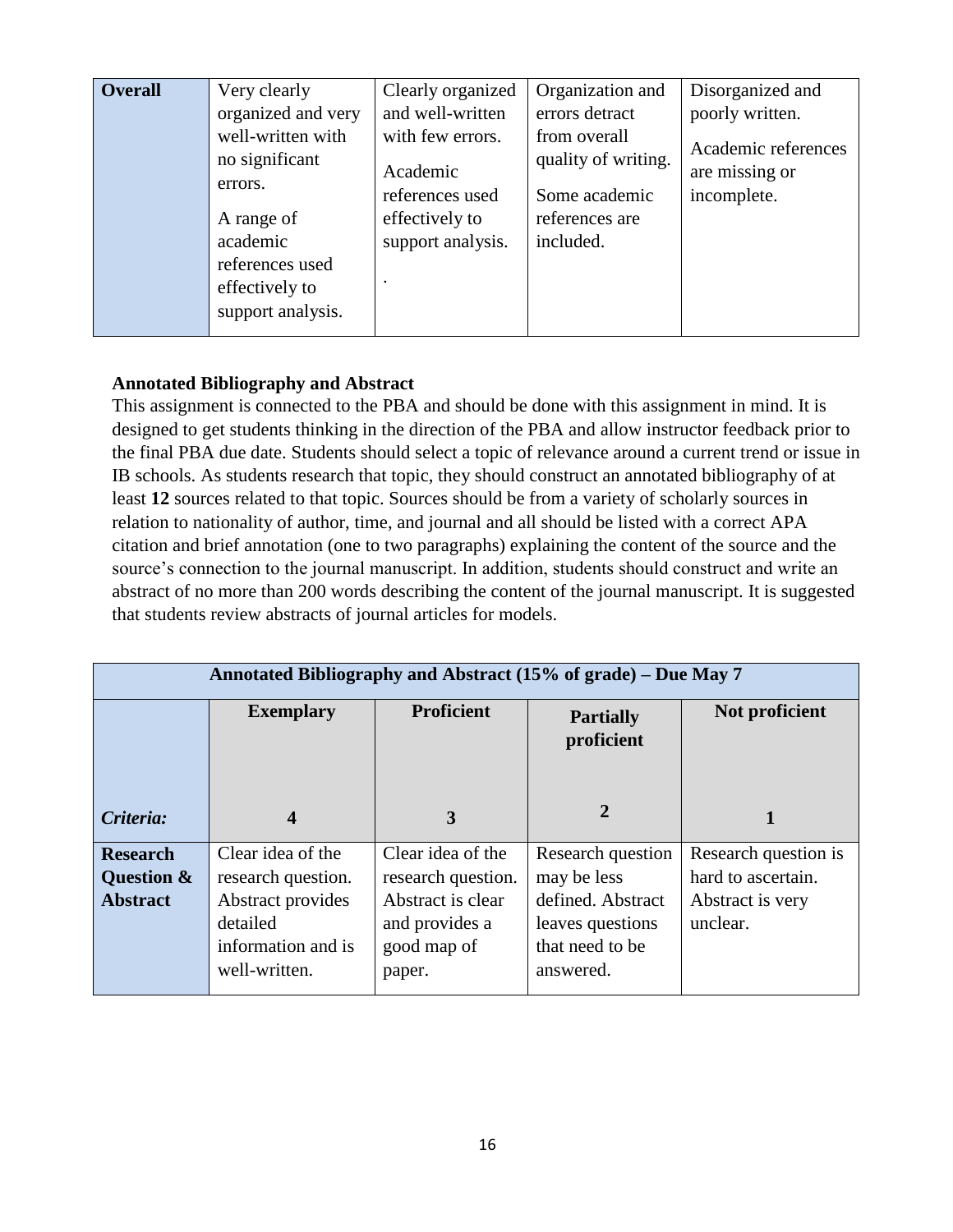| <b>Required</b><br><b>Sources</b><br><b>APA</b><br><b>Format</b> | At least 12 sources<br>are provided and<br>annotated.<br>Correct APA style<br>is used.                                                                                    | At least 10<br>sources are<br>provided and<br>annotated.<br>Minor mistakes<br>using APA style.                                                                              | At least 8 sources<br>are provided and<br>annotated.<br>Minor mistakes<br>using APA style.                                                               | $<$ 8 sources are<br>provided and<br>annotated.<br>Mistakes made using<br>APA style make it<br>difficult to determine<br>where the source was<br>found. |
|------------------------------------------------------------------|---------------------------------------------------------------------------------------------------------------------------------------------------------------------------|-----------------------------------------------------------------------------------------------------------------------------------------------------------------------------|----------------------------------------------------------------------------------------------------------------------------------------------------------|---------------------------------------------------------------------------------------------------------------------------------------------------------|
| <b>Annotations</b>                                               | Annotations show<br>that the writer<br>clearly understood<br>articles and<br>connects them to<br>their research<br>question as well as<br>evaluated it as<br>scholarship. | Annotations show<br>that the writer<br>understood<br>articles and<br>mostly connects<br>them to their<br>research question<br>as well as<br>evaluated it as<br>scholarship. | Annotations may<br>be less clear<br>about the<br>connections<br>between the<br>research question<br>or how sources<br>were evaluated<br>for scholarship. | Some annotations<br>problematic either in<br>connection between<br>research question or<br>how they were<br>evaluated as<br>scholarship.                |
| <b>Overall</b>                                                   | Very clearly<br>organized and very<br>well-written with<br>no significant<br>errors.<br>A range of<br>academic sources<br>used effectively.                               | Clearly organized<br>and well-written<br>with few errors.<br>Academic<br>sources used<br>effectively.                                                                       | Organization and<br>errors detract<br>from overall<br>quality of writing.<br>Sources may all<br>be from same<br>place.                                   | Disorganized and<br>poorly written.<br>Academic sources<br>are incomplete, out<br>of date, or<br>disconnected.                                          |

#### **Peer Draft Review**

This assignment is meant to allow students to receive and provide peer feedback of the journal manuscript. It is also meant to keep students on track in writing and working on the journal manuscript. Students will be assigned no more than two students to provide their draft paper in Word. Students will then need to read and review the paper making notes using Comments and track changes and then return to the writer so that it can be submitted to Bb for professor review.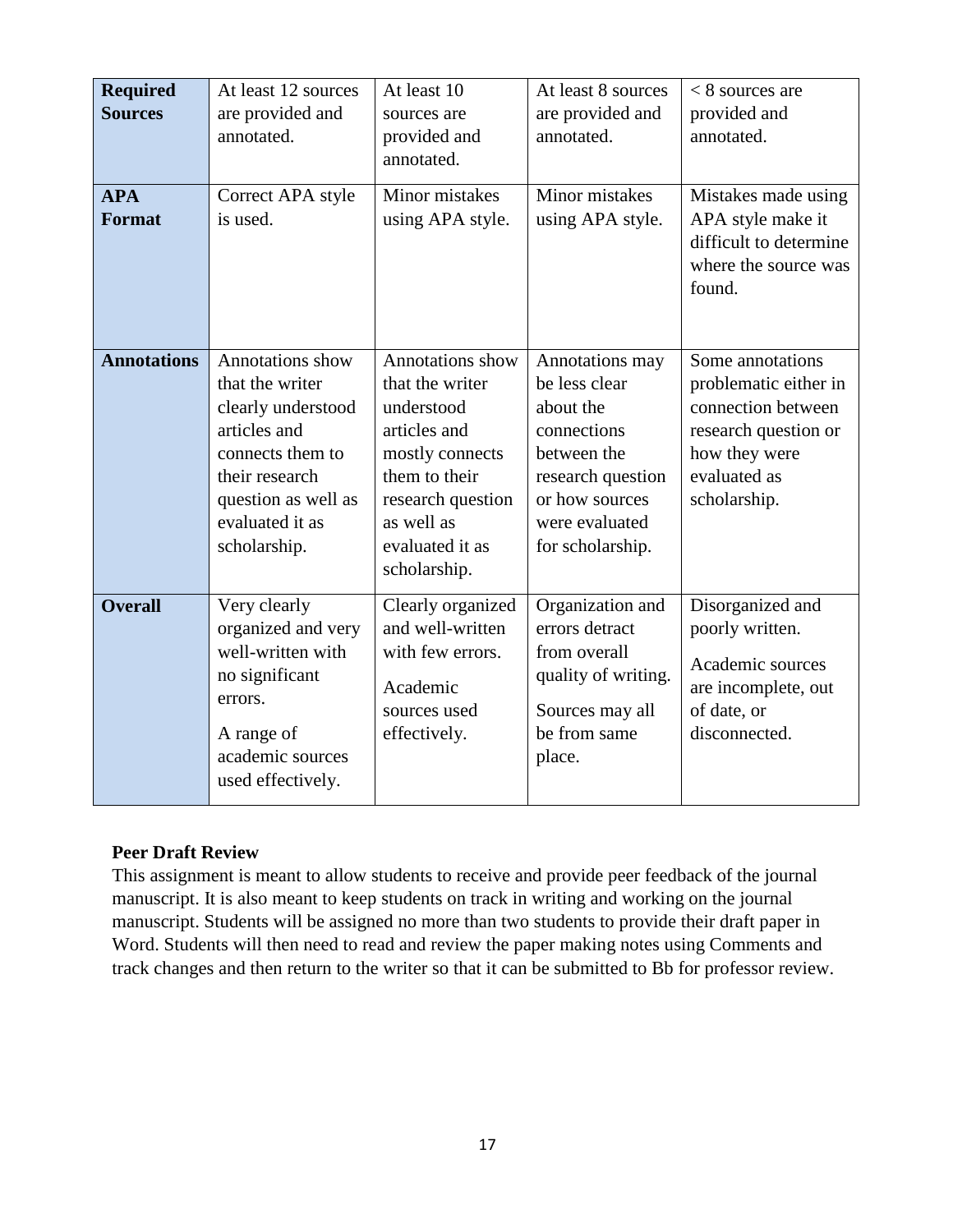|                                    | Peer Draft Review (10% of grade) - Due May 14                                                                                                     |                                                                                                                                                     |                                                                                                                       |                                                                                                   |  |
|------------------------------------|---------------------------------------------------------------------------------------------------------------------------------------------------|-----------------------------------------------------------------------------------------------------------------------------------------------------|-----------------------------------------------------------------------------------------------------------------------|---------------------------------------------------------------------------------------------------|--|
|                                    | <b>Exemplary</b>                                                                                                                                  | <b>Proficient</b>                                                                                                                                   | <b>Partially</b><br>proficient                                                                                        | Not proficient                                                                                    |  |
| Criteria:                          | $\overline{\mathbf{4}}$                                                                                                                           | $\overline{\mathbf{3}}$                                                                                                                             | $\overline{2}$                                                                                                        | 1                                                                                                 |  |
| <b>Topic Idea</b>                  | The project<br>clearly,<br>comprehensively<br>and innovatively<br>addresses the<br>current trend or<br>issue identified.                          | The project<br>clearly addresses<br>the current trend<br>or issue<br>identified.                                                                    | The project<br>somewhat<br>addresses the<br>current trend or<br>issue identified                                      | The project does not<br>address the current<br>trend or issue<br>identified.                      |  |
| <b>Draft</b><br><b>Development</b> | Draft shows<br>significant<br>development of<br>ideas and student<br>is making<br>excellent<br>progress.                                          | Draft shows good<br>development of<br>ideas and student<br>is making good<br>progress.                                                              | Draft shows<br>limited<br>development of<br>ideas and student<br>may need to do<br>additional<br>research.            | Draft has limited<br>development and<br>student definitely<br>needs to do<br>additional research. |  |
| <b>Peer Editing</b>                | Comments from<br>$peer(s)$ are<br>substantial and<br>provide guidance<br>that advance the<br>paper in content,<br>mechanics, and<br>organization. | Comments from<br>peer(s) are more<br>limited but do<br>provide guidance<br>that advance the<br>paper in content,<br>mechanics, and<br>organization. | Comments from<br>$peer(s)$ are<br>substantial but<br>only really<br>address<br>mechanics,<br>organization, or<br>APA. | Comments from peer<br>are limited in scope<br>or brief.                                           |  |

## **PBA/Journal Manuscript**

This project is to be designed in conjunction with the instructor and should be relevant to the educational role of the participant. The student will select a topic of relevance around a current trend or issue in IB schools, research that topic and craft a publishable quality paper of **4,000-6,000 words including references**. There are two goals for this exercise: 1) to encourage students to think about the course readings and to his/her own experiences in the program in greater depth and 2) to help develop how to express ideas and defend them with appropriate supporting material.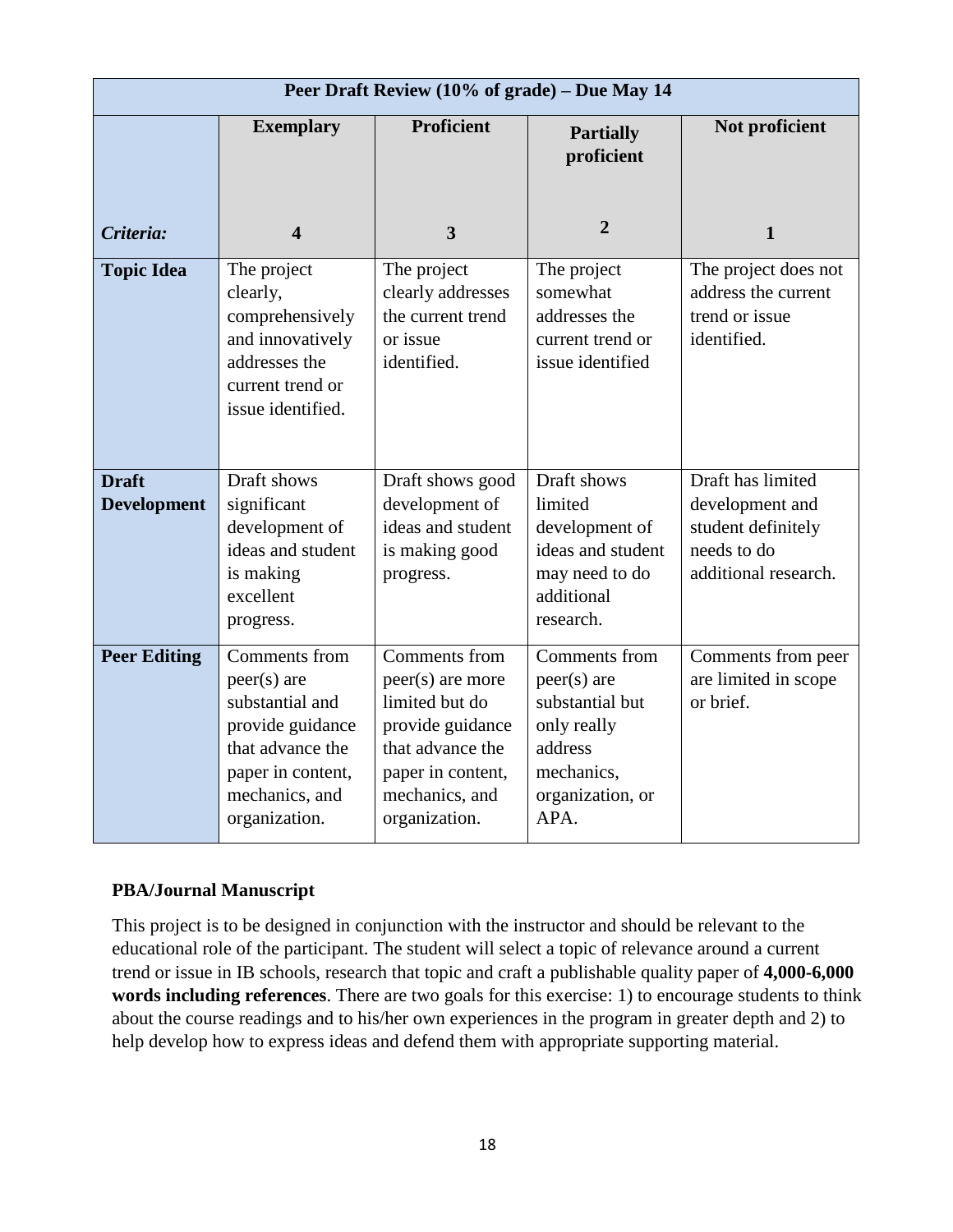Your final submission will also include a **separate** two-page written reflection concerning the process of writing this manuscript as well as any changes you might have decided to make after submitting your annotated bibliography and abstract.

|                                                                                                  |                                                                        | Journal Manuscript (35% of grade) - Due June 11                             |                                                                                 |                                                               |
|--------------------------------------------------------------------------------------------------|------------------------------------------------------------------------|-----------------------------------------------------------------------------|---------------------------------------------------------------------------------|---------------------------------------------------------------|
|                                                                                                  | <b>Exemplary</b>                                                       | <b>Proficient</b>                                                           | <b>Partially</b><br>proficient                                                  | Not proficient                                                |
| Criteria:                                                                                        | $\overline{\mathbf{4}}$                                                | 3                                                                           | $\overline{2}$                                                                  | 1                                                             |
| <b>Explanation</b><br>of Topic<br><b>Area of</b><br><b>Inquiry 2;</b><br><b>Domain F</b>         | The topic being<br>explored is clearly<br>explained in detail.         | The topic being<br>explored is<br>clearly with some<br>detail.              | The topic vaguely<br>described with<br>some detail.                             | The topic being<br>explored is not<br>clearly articulated.    |
| <b>Topic</b><br><b>Rationale</b><br>Area of<br><b>Inquiry 2;</b><br><b>Domain F</b>              | The rationale for<br>exploring the topic<br>is explained in-<br>depth. | The rationale for<br>exploring the<br>topic is explained<br>in some detail. | The rationale for<br>exploring the<br>topic is vague<br>with limited<br>detail. | The rationale for<br>exploring the topic is<br>not explained. |
| <b>Connection</b><br>of Topic to<br><b>IB</b><br>Area of<br><b>Inquiry 1;</b><br><b>Domain A</b> | Shows in-depth<br>understanding of<br>the IB context.                  | Shows sound<br>understanding of<br>the IB context.                          | Shows basic<br>understanding of<br>the IB context.                              | Shows little<br>understanding of the<br>IB context.           |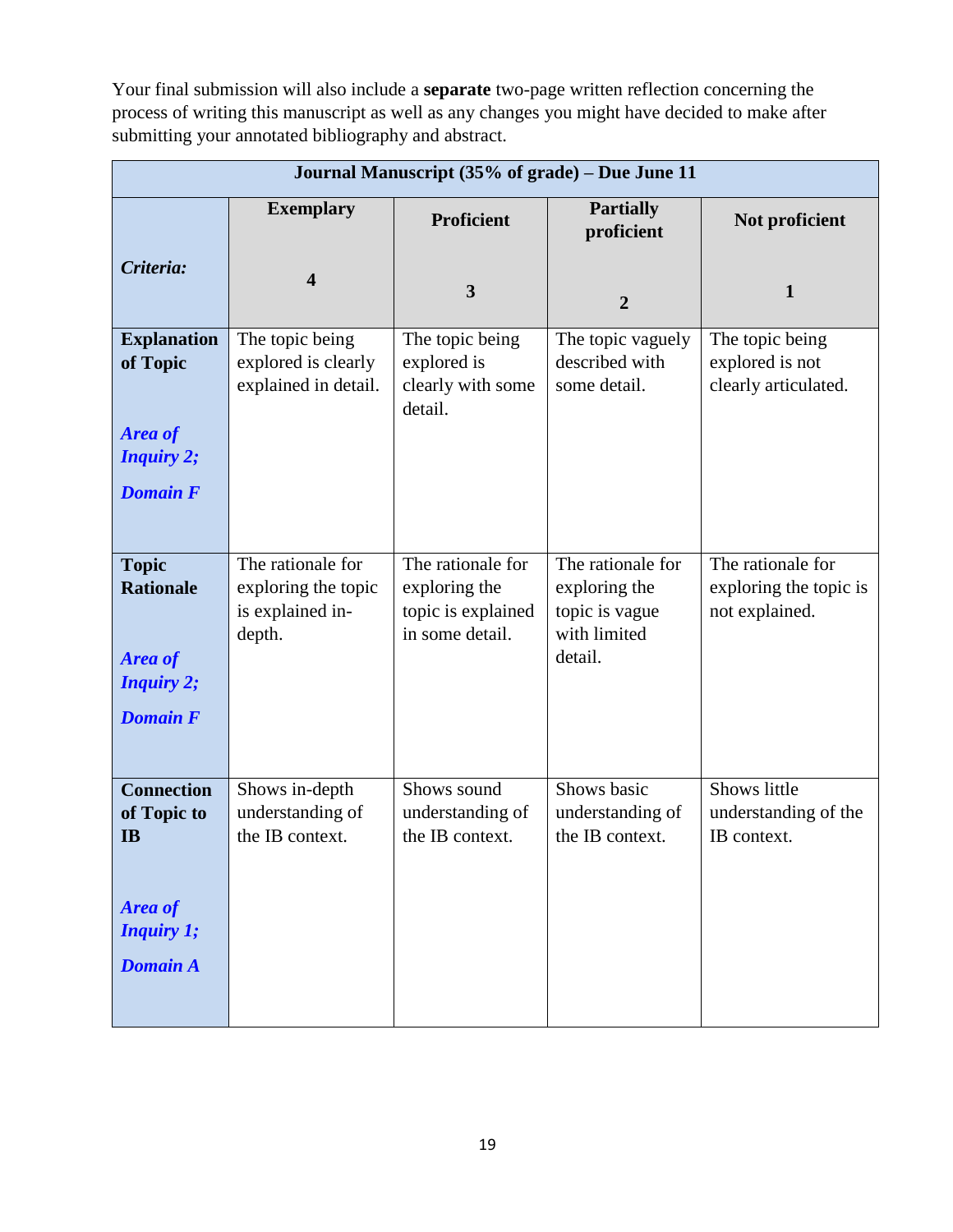| <b>Analysis of</b><br><b>Trend on IB</b><br><b>Education</b><br><b>Area of</b><br><b>Inquiry 1;</b><br><b>Domain A</b>                        | Provides extensive,<br>detailed analysis of<br>impact on IB<br>programmes,<br>professional roles<br>and/or student<br>learning.                                         | Provides analysis,<br>in some detail, of<br>impact on IB<br>programmes,<br>professional roles<br>and/or student<br>learning.                                       | Provides unclear<br>or incomplete<br>analysis of impact<br>on IB<br>programmes,<br>professional roles<br>and/or student<br>learning.                                                    | Provides<br>insubstantial analysis<br>of impact on IB<br>programmes,<br>professional roles<br>and/or student<br>learning. |
|-----------------------------------------------------------------------------------------------------------------------------------------------|-------------------------------------------------------------------------------------------------------------------------------------------------------------------------|--------------------------------------------------------------------------------------------------------------------------------------------------------------------|-----------------------------------------------------------------------------------------------------------------------------------------------------------------------------------------|---------------------------------------------------------------------------------------------------------------------------|
| <b>Connections</b><br>t <sub>o</sub><br><b>Literature</b><br>and<br><b>Research</b><br><b>Area of</b><br><b>Inquiry 2;</b><br><b>Domain F</b> | The project<br>establishes clear<br>and accurate<br>connections to<br>readings/research.                                                                                | The project<br>generally<br>establishes<br>connections to the<br>readings/<br>research.                                                                            | The project<br>establishes some<br>connections to the<br>readings/<br>research.                                                                                                         | The project outlines<br>the project but does<br>not provide clear<br>connections to<br>readings/research.                 |
| <b>Critical</b><br><b>Reflection</b><br><b>Area</b> of<br><b>Inquiry 4;</b><br><b>Domain N</b>                                                | The author includes<br>a rich reflection<br>that draws clear<br>conclusions.                                                                                            | The author has<br>included a<br>reflection at the<br>conclusion that<br>generally is<br>reflective in<br>nature.                                                   | The author<br>appears to be<br>making meaning<br>of the project, but<br>the reflection may<br>need further<br>elaboration.                                                              | The author has<br>reported information<br>without elaboration<br>or has drawn<br>conclusions without<br>justification.    |
| <b>Personal</b><br><b>Reflections</b><br>on Research<br><b>Area of</b><br><b>Inquiry 4;</b><br><b>Domain N</b>                                | The author<br>thoroughly reflects<br>upon the findings<br>and implications of<br>his or her work and<br>its connections and<br>applications to the<br>author's context. | The author<br>reflects upon the<br>findings and<br>implications of<br>his or her work<br>and its<br>connections and<br>applications to<br>the author's<br>context. | The author<br>provides a limited<br>reflection upon<br>the findings and<br>implications of<br>his or her work<br>and its<br>connections and<br>applications to the<br>author's context. | The author does not<br>reflect upon the<br>findings and<br>implications of his or<br>her work.                            |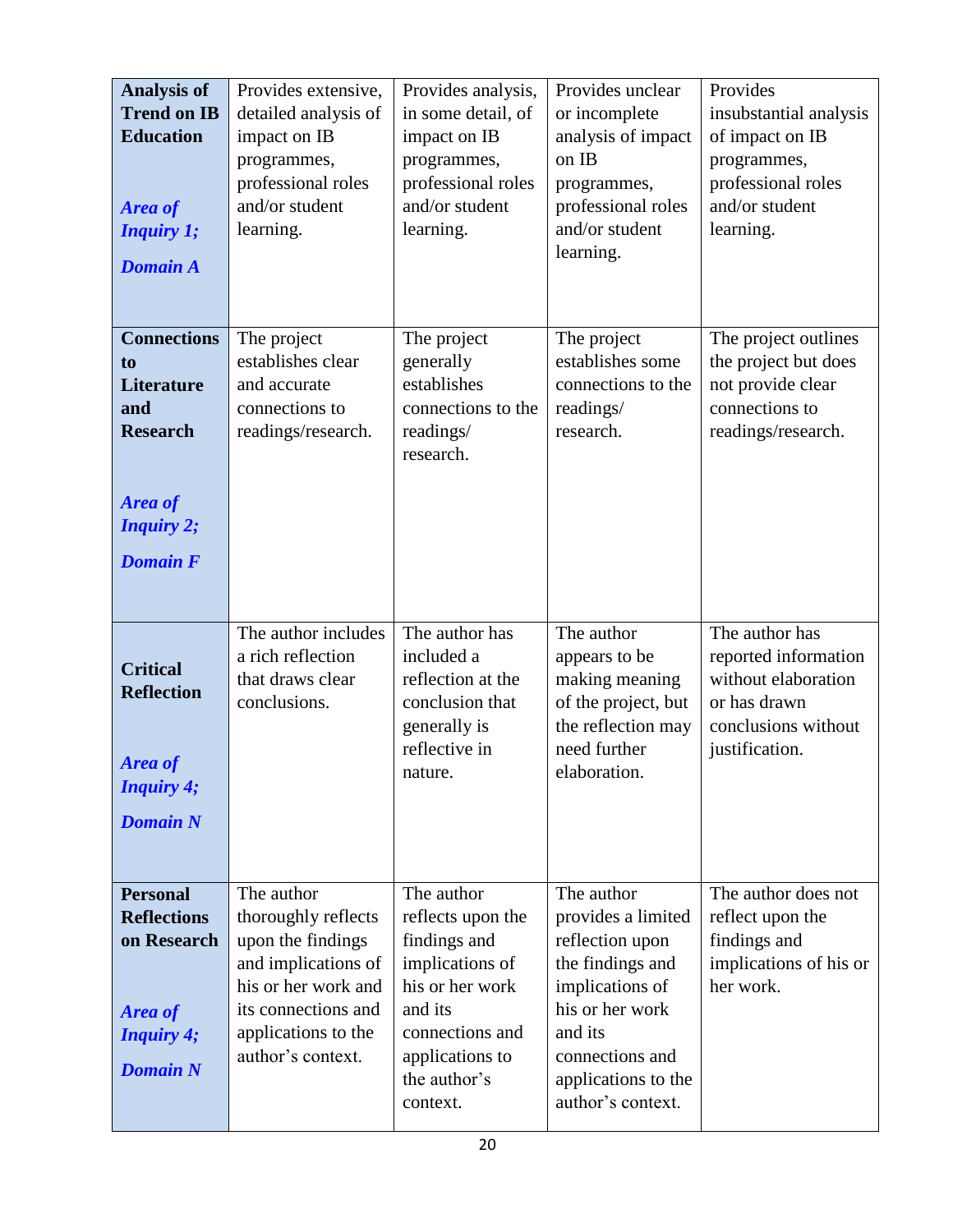| <b>Writing</b><br><b>Quality</b> | Paper adheres to<br>APA standards:<br>Very clearly<br>organized and very<br>well-written with<br>no significant<br>errors. | Paper adheres to<br>most APA<br>standards: Clearly<br>organized and<br>well-written with<br>few errors. | Paper adheres to<br>some APA<br>standards:<br>Organization and<br>errors detract<br>from overall<br>quality of writing. | Paper does not<br>adhere to APA<br>standards:<br>Disorganized and<br>poorly written. |
|----------------------------------|----------------------------------------------------------------------------------------------------------------------------|---------------------------------------------------------------------------------------------------------|-------------------------------------------------------------------------------------------------------------------------|--------------------------------------------------------------------------------------|
|----------------------------------|----------------------------------------------------------------------------------------------------------------------------|---------------------------------------------------------------------------------------------------------|-------------------------------------------------------------------------------------------------------------------------|--------------------------------------------------------------------------------------|